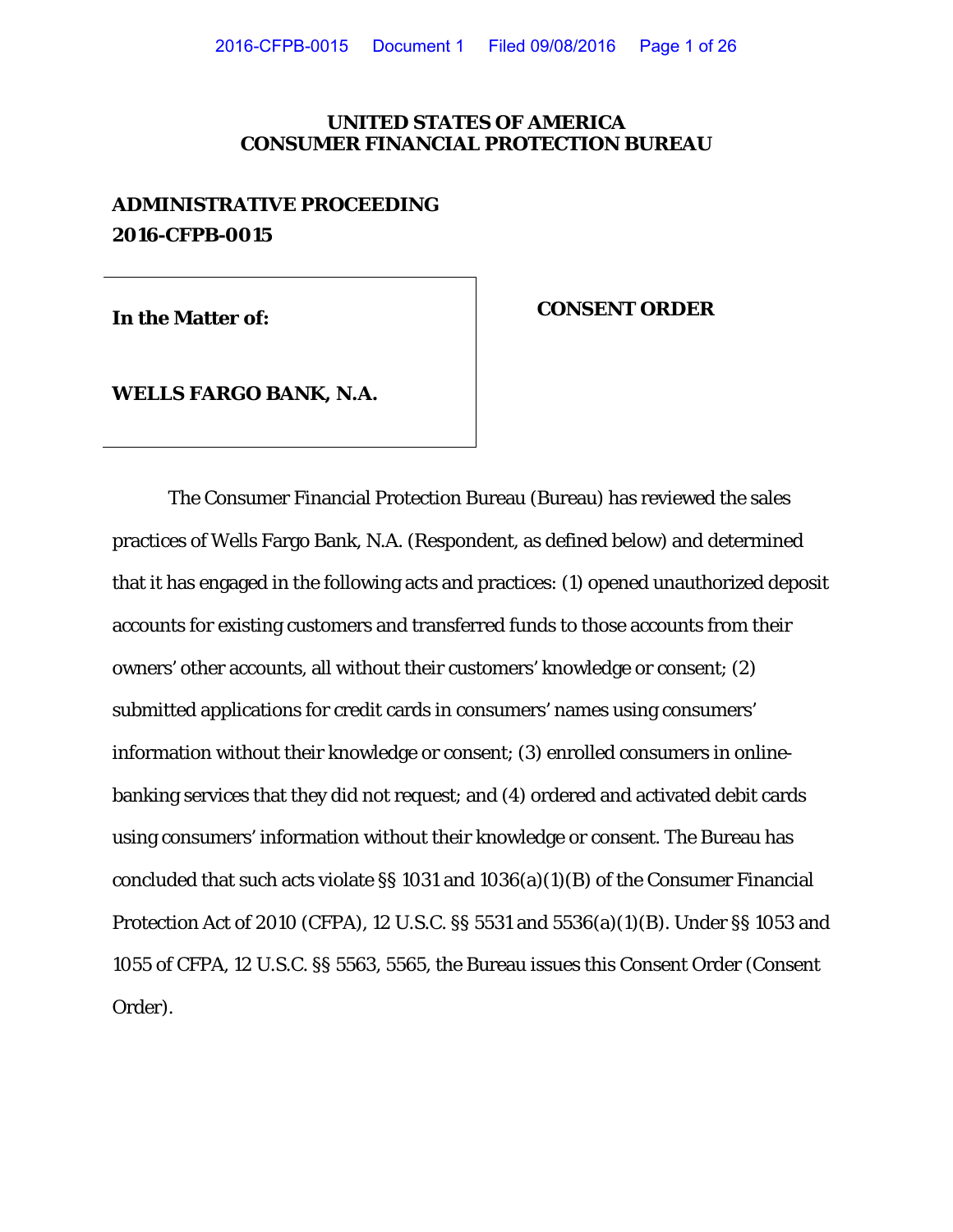# **I Jurisdiction**

1. The Bureau has jurisdiction over this matter under §§ 1053 and 1055 of the CFPA, 12 U.S.C. §§ 5563, 5565.

# **II Stipulation**

2. Respondent has executed a "Stipulation and Consent to the Issuance of a Consent Order" (Stipulation), which is incorporated by reference and is accepted by the Bureau. By this Stipulation, Respondent has consented to the issuance of this Consent Order by the Bureau under §§ 1053 and 1055 of the CFPA, 12 U.S.C. §§ 5563, 5565, without admitting or denying the findings of facts and conclusions of law, except that Respondent admits the facts necessary to establish the Bureau's jurisdiction over Respondent and the subject matter of this action.

# **III Definitions**

3. The following definitions apply to this Consent Order:

a. "**Affected Consumers**" means any consumer subjected to any of the Improper Sales Practices.

b. "**Board**" means Respondent's duly-elected and acting Board of Directors.

c. "**California Enforcement Action**" means the lawsuit styled *People v. Wells Fargo & Co., et al.*, Los Angeles Superior Court, Case No. BC580778, filed by the Office of the Los Angeles City Attorney.

d. "**Community Bank Regional Bank Branch Network**" means the Respondent's retail-branch operations within Respondent's Regional Bank group.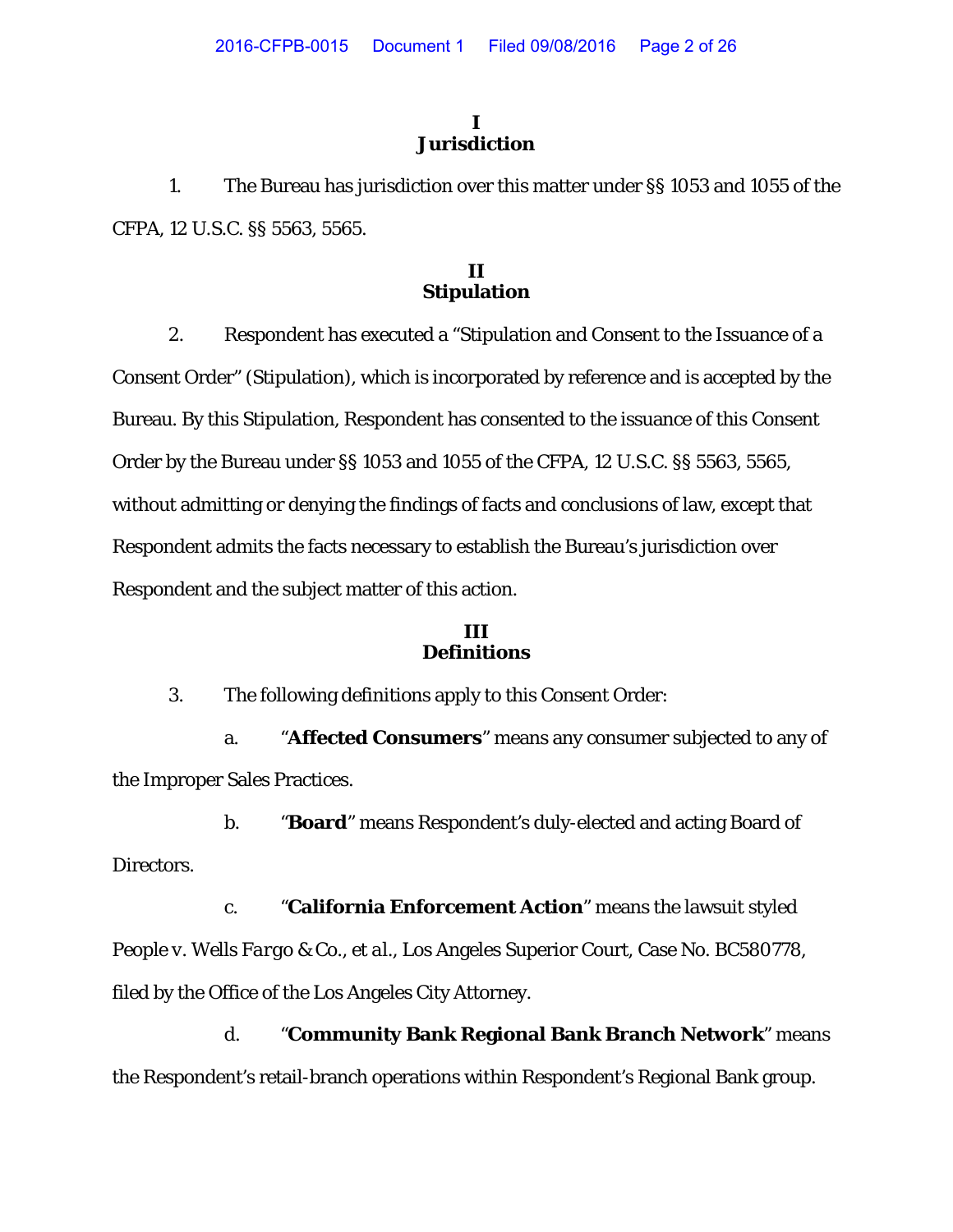e. "**Effective Date**" means the date on which this Order is issued.

# f. "**Improper Sales Practices**" means any of the following in the Community Bank Regional Bank Branch Network:

- (1) opening any account without the consumer's consent;
- (2) transferring funds between a consumer's accounts without the consumer's consent;
- (3) applying for any credit card without the consumer's consent;
- (4) issuing any debit card without the consumer's consent; and
- (5) enrolling any consumer in online-banking services without the consumer's consent.

g. "**Los Angeles City Attorney**" means the Office of the Los Angeles City Attorney.

h. "**Regional Director**" means the Regional Director for the West Region for the Office of Supervision for the Consumer Financial Protection Bureau, or his/her delegate.

i. "**Related Consumer Action**" means a private action by or on behalf of one or more consumers or an enforcement action by a governmental agency other than the California Enforcement Action, brought against Respondent based on substantially the same facts as described in Section IV of this Consent Order.

j. "**Relevant Period**" includes the period from January 1, 2011, to the Effective Date.

k. "**Respondent**" means Wells Fargo Bank, N.A. and its successors and assigns.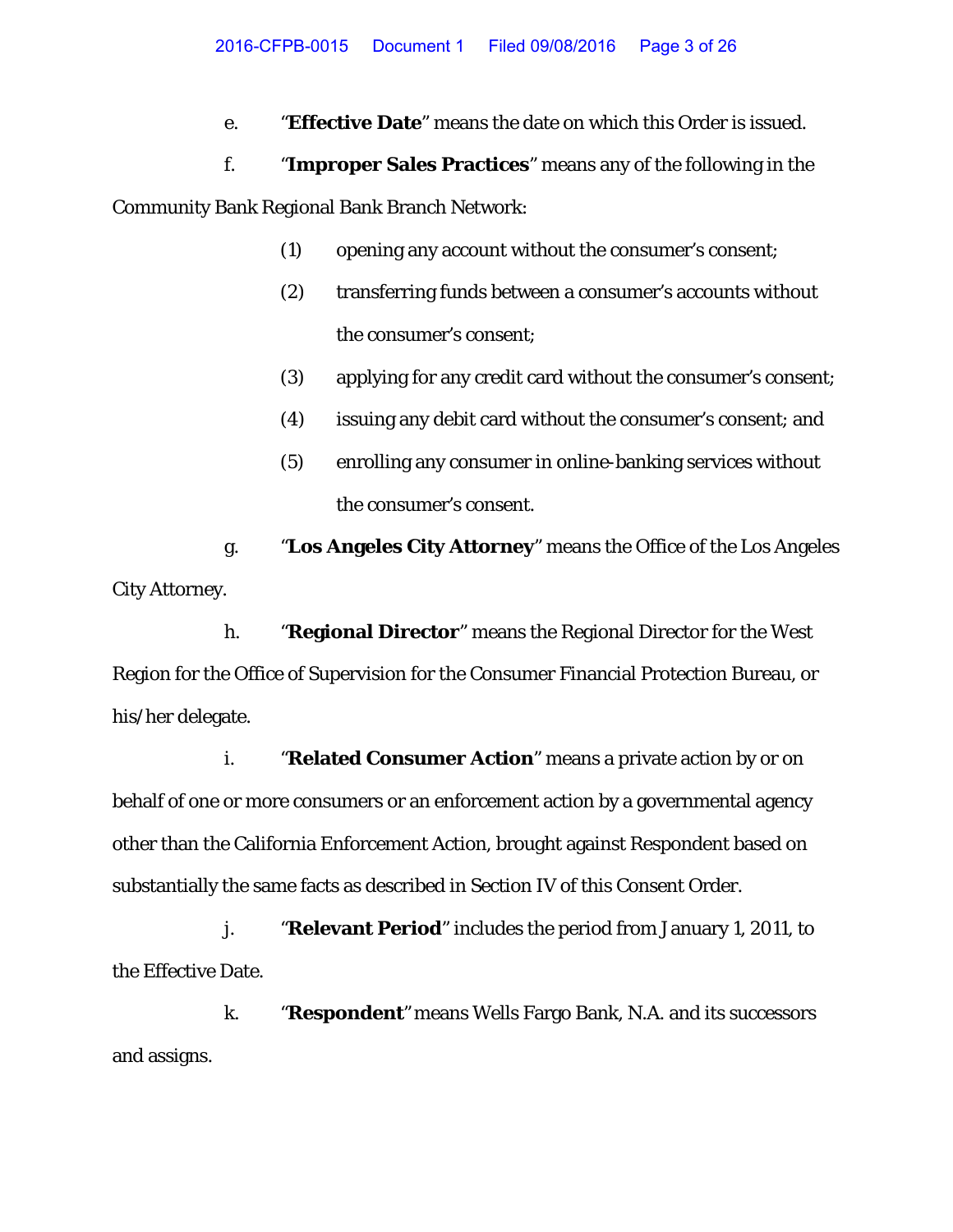# **IV Bureau Findings and Conclusions**

The Bureau finds the following:

4. Respondent is a national bank headquartered in Sioux Falls, South Dakota. Respondent is an insured depository institution with assets greater than \$10 billion within the meaning of 12 U.S.C. § 5515(a).

5. Respondent is a "covered person" under 12 U.S.C. § 5481(6).

6. During the Relevant Period, Respondent offered a broad array of consumer financial products and services, including mortgages, savings and checking accounts, credit cards, debit and ATM cards, and online-banking services.

7. Respondent sought to distinguish itself in the marketplace as a leader in "cross-selling" banking products and services to its existing customers.

8. Respondent set sales goals and implemented sales incentives, including an incentive-compensation program, in part to increase the number of banking products and services that its employees sold to its customers.

9. Thousands of Respondent's employees engaged in Improper Sales Practices to satisfy sales goals and earn financial rewards under Respondent's incentivecompensation program. During the Relevant Period, Respondent terminated roughly 5,300 employees for engaging in Improper Sales Practices.

10. Respondent's employees engaged in "simulated funding." To qualify for incentives that rewarded bankers for opening new accounts that were funded shortly after opening, Respondent's employees opened deposit accounts without consumers' knowledge or consent and then transferred funds from consumers' authorized accounts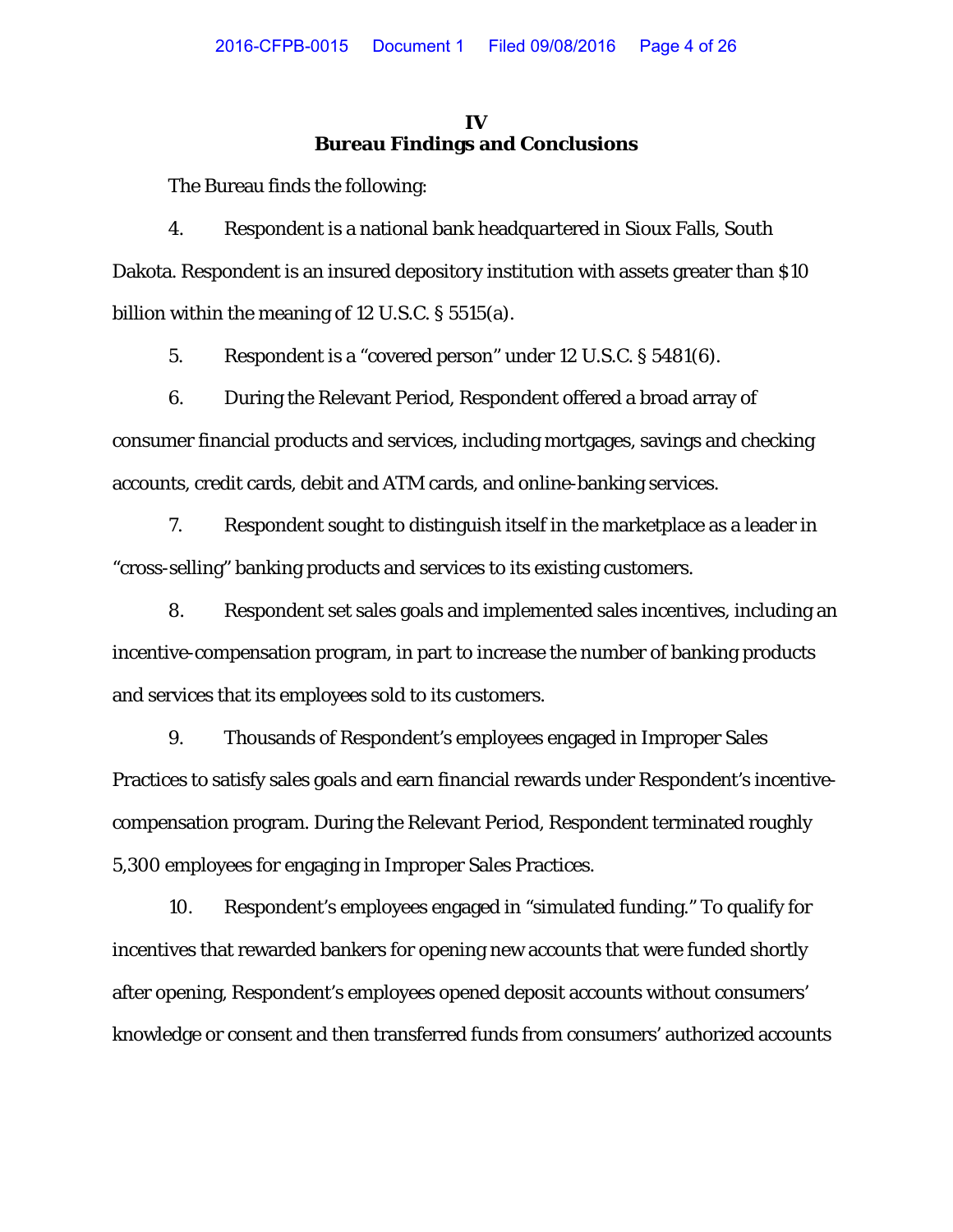to temporarily fund the unauthorized accounts in a manner sufficient for the employee to obtain credit under the incentive-compensation program.

11. Respondent's employees submitted applications for and obtained credit cards for consumers without the consumers' knowledge or consent.

12. Respondent's employees used email addresses not belonging to consumers to enroll consumers in online-banking services without their knowledge or consent.

13. Respondent's employees requested debit cards and created personal identification numbers (PINs) to activate them without the consumer's knowledge or consent.

14. During the Relevant Period, Respondent's employees opened hundreds of thousands of unauthorized deposit accounts and applied for tens of thousands of credit cards for consumers without consumers' knowledge or consent.

15. Respondent has performed an analysis to assess the scope of Improper Sales Practices that occurred between May 2011 and July 2015, including the number of potential instances of such practices.

# **Findings and Conclusions as to Unauthorized Deposit Accounts & Simulated Funding**

16. Respondent's analysis concluded that its employees opened 1,534,280 deposit accounts that may not have been authorized and that may have been funded through simulated funding, or transferring funds from consumers' existing accounts without their knowledge or consent. That analysis determined that roughly 85,000 of those accounts incurred about \$2 million in fees, which Respondent is in the process of refunding. The fees included overdraft fees on linked accounts the consumers already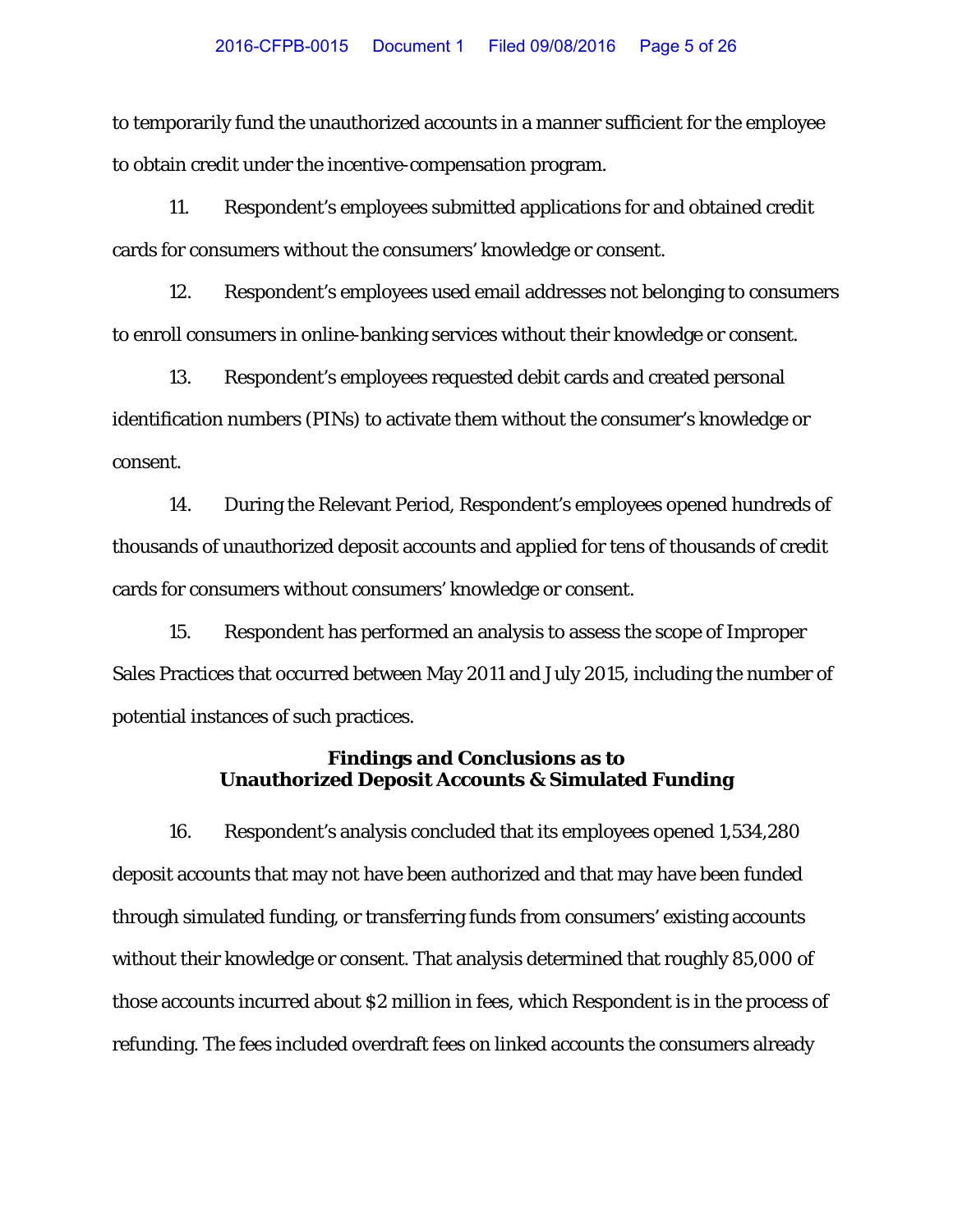had, monthly service fees imposed for failure to keep a minimum balance in the unauthorized account, and other fees.

17. Section 1036(a)(1)(B) of the CFPA prohibits "unfair" acts or practices. 12 U.S.C. § 5536(a)(1)(B). An act or practice is unfair if it causes or is likely to cause consumers substantial injury that is not reasonably avoidable and is not outweighed by countervailing benefits to consumers or to competition. 12 U.S.C.  $\S 5531(c)(1)$ .

18. By opening unauthorized deposit accounts and engaging in acts of simulated funding, Respondent caused and was likely to cause substantial injury to consumers that was not reasonably avoidable, because it occurred without consumers' knowledge, and was not outweighed by countervailing benefits to consumers or to competition.

19. Section 1036(a)(1)(B) of the CFPA prohibits "abusive" acts or practices. 12 U.S.C. § 5536(a)(1)(B). An act or practice is abusive if it materially interferes with the ability of a consumer to understand a term or condition of a consumer financial product or service. 12 U.S.C. § 5531(d)(1). Additionally, an act or practice is abusive if it takes unreasonable advantage of the inability of the consumer to protect his or her interests in selecting or using a consumer financial product or service. 12 U.S.C. § 5531(d)(2)(B).

20. Respondent's acts of opening unauthorized deposit accounts and engaging in simulated funding materially interfered with the ability of consumers to understand a term or condition of a consumer financial product or service, as they had no or limited knowledge of those terms and conditions, including associated fees.

21. Additionally, Respondent's acts of opening unauthorized deposit accounts and engaging in simulated funding took unreasonable advantage of consumers' inability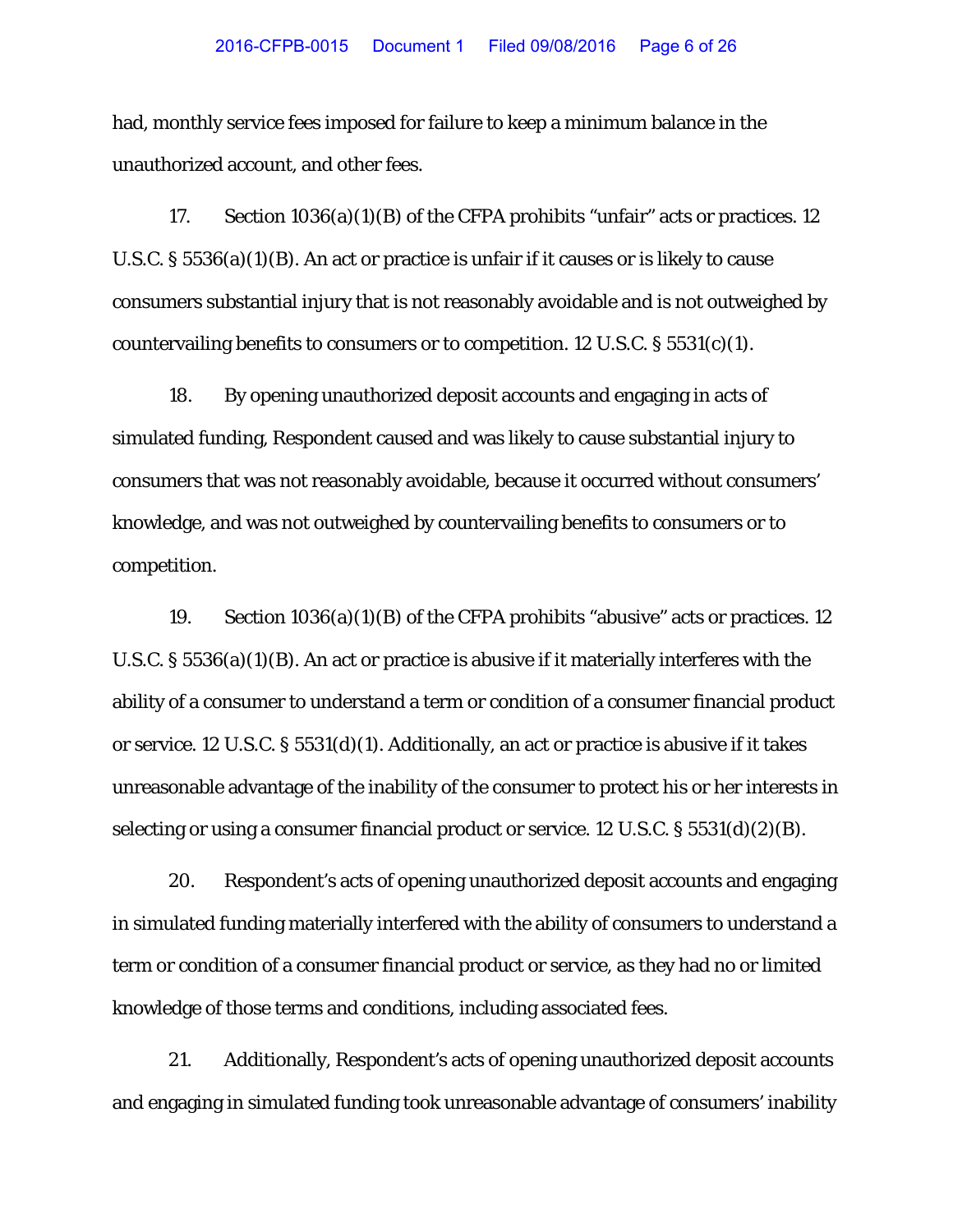to protect their interests in selecting or using consumer financial products or services, including interests in having an account opened only after affirmative agreement, protecting themselves from security and other risks, and avoiding associated fees.

22. Therefore, Respondent engaged in "unfair" and "abusive" acts or practices that violate §§ 1031(c)(1), (d)(1), (d)(2)(B), and 1036(a)(1)(B) of the CFPA. 12 U.S.C. §§  $5531(c)(1)$ , (d)(1), (d)(2)(B),  $5536(a)(1)(B)$ .

#### **Findings and Conclusions as to Unauthorized Credit Cards**

23. Respondent's analysis concluded that its employees submitted applications for 565,443 credit-card accounts that may not have been authorized by using consumers' information without their knowledge or consent. That analysis determined that roughly 14,000 of those accounts incurred \$403,145 in fees, which Respondent is in the process of refunding. Fees incurred by consumers on such accounts included annual fees and overdraft-protection fees, as well as associated finance or interest charges and other late fees.

24. Section 1036(a)(1)(B) of the CFPA prohibits "unfair" acts or practices. 12 U.S.C. § 5536(a)(1)(B). An act or practice is unfair if it causes or is likely to cause consumers substantial injury that is not reasonably avoidable and is not outweighed by countervailing benefits to consumers or to competition. 12 U.S.C.  $\S 5531(c)(1)$ .

25. By applying for and opening credit-card accounts using consumers' information without their knowledge or consent, Respondent caused and was likely to cause substantial injury that was not reasonably avoidable, because it occurred without consumers' knowledge, and was not outweighed by countervailing benefits to consumers or competition.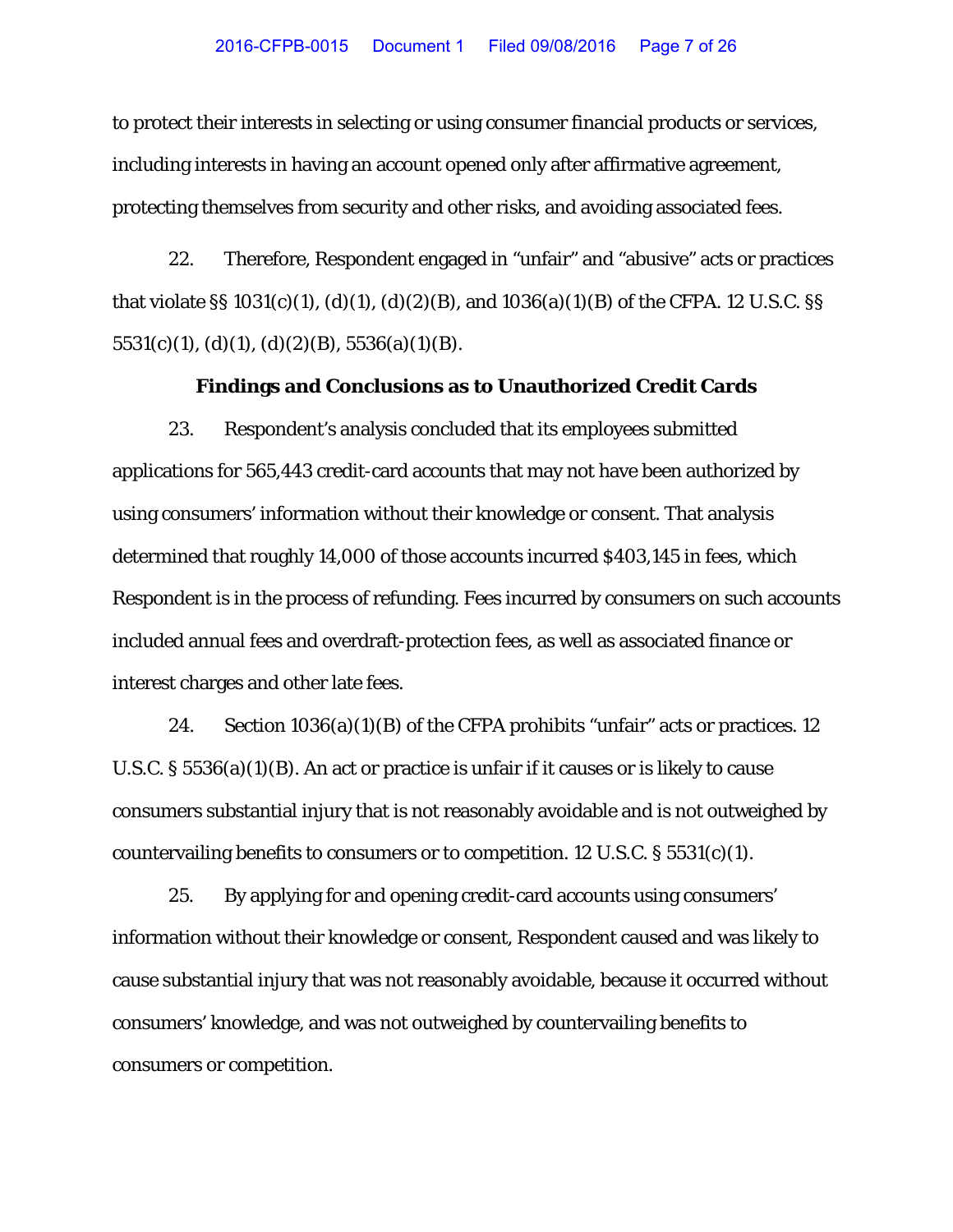26. Section  $1036(a)(1)(B)$  of the CFPA prohibits "abusive" acts or practices. 12 U.S.C. § 5536(a)(1)(B). An act or practice is abusive if it materially interferes with the ability of a consumer to understand a term or condition of a consumer financial product or service. 12 U.S.C. § 5531(d)(1). Additionally, an act or practice is abusive if it takes unreasonable advantage of the consumer's inability to protect his or her interests in selecting or using a consumer financial product or service. 12 U.S.C. § 5531(d)(2)(B).

27. Respondent's acts of opening credit-card accounts using consumers' information without their knowledge or consent materially interfered with the ability of consumers to understand a term or condition of a consumer financial product or service, as they had no or limited knowledge of those terms and conditions, including associated fees.

28. Additionally, Respondent's acts of opening credit-card accounts using consumers' information without their knowledge or consent took unreasonable advantage of the consumers' inability to protect their interests in selecting or using a consumer financial product or service.

29. Therefore, Respondent engaged in "unfair" and "abusive" acts or practices that violate §§ 1031(c)(1), (d)(1), (d)(2)(B), and 1036(a)(1)(B) of the CFPA. 12 U.S.C. §§  $5531(c)(1), (d)(1), (d)(2)(B), 5536(a)(1)(B).$ 

# **Findings and Conclusions as to Unauthorized Enrollment into Online-Banking Services**

30. During the Relevant Period, Respondent's employees used email addresses not belonging to consumers to enroll consumers in online-banking services without their knowledge or consent.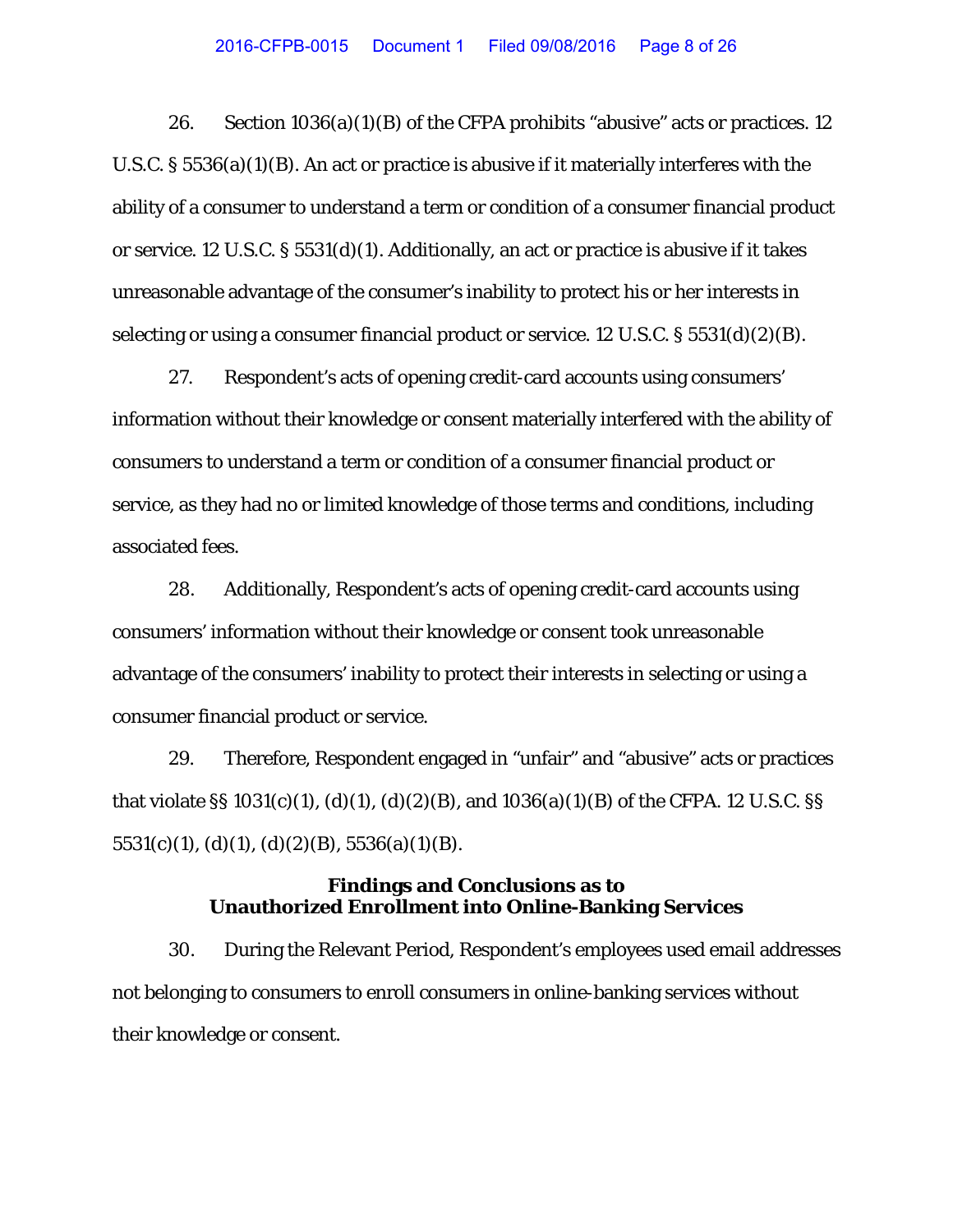31. Section 1036(a)(1)(B) of the CFPA prohibits "abusive" acts or practices. 12 U.S.C. § 5536(a)(1)(B). An act or practice is abusive if it takes unreasonable advantage of the consumer's inability to protect his or her interests in selecting or using a consumer financial product or service.  $12$  U.S.C. §  $5531(d)(2)(B)$ .

32. Respondent's acts of enrolling consumers in online-banking services without their knowledge or consent took unreasonable advantage of consumers' inability to protect their interests in selecting or using a consumer financial product or service, including interests in having these products or services activated only after affirmative agreement and protecting themselves from security and other risks.

33. Therefore, Respondent engaged in "abusive" acts or practices that violate §§ 1031(d)(2)(B) and 1036(a)(1)(B) of the CFPA. 12 U.S.C. §§ 5531(d)(2)(B), 5536(a)(1)(B).

# **Findings and Conclusions as to Unauthorized Debit Cards**

34. During the relevant period, Respondent's employees requested debit cards and created PINs to activate them without consumers' knowledge or consent.

35. Section 1036(a)(1)(B) of the CFPA prohibits "abusive" acts or practices. 12 U.S.C. § 5536(a)(1)(B). An act or practice is abusive if it takes unreasonable advantage of the consumer's inability to protect his or her interests in selecting or using a consumer financial product or service.  $12$  U.S.C. §  $5531(d)(2)(B)$ .

36. Respondent's acts of issuing debit cards to consumers without their knowledge or consent took unreasonable advantage of consumers' inability to protect their interests in selecting or using a consumer financial product or service. 12 U.S.C. § 5531(d)(2)(B).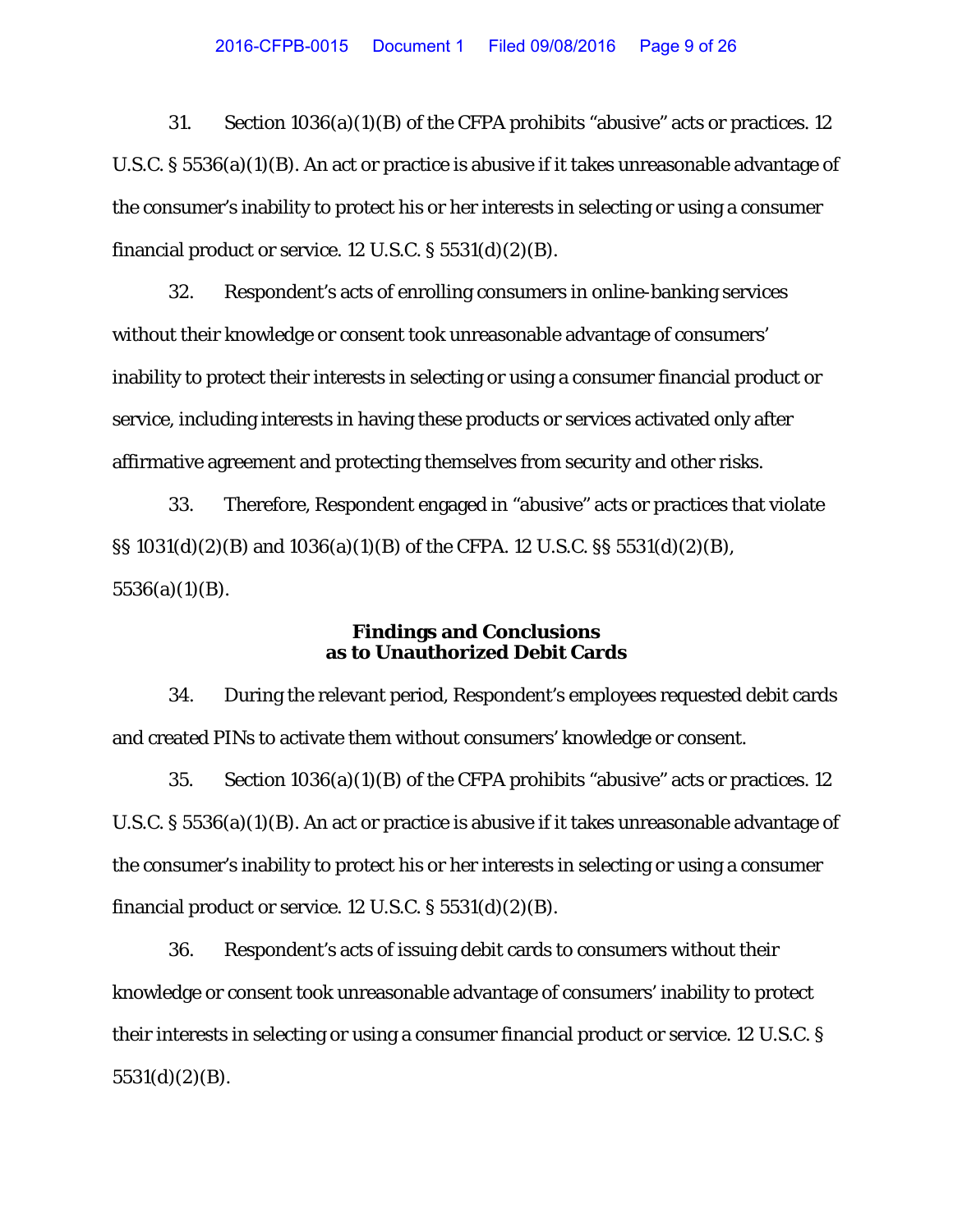37. Therefore, Respondent engaged in "abusive" acts that violate §§ 1031(d)(2)(B) and 1036(a)(1)(B) of the CFPA. 12 U.S.C. §§ 5531(d)(2)(B), 5536(a)(1)(B).

#### **ORDER**

# **V Conduct Provisions**

**IT IS ORDERED**, under §§ 1053 and 1055 of the CFPA, that:

38. Respondent and its officers, agents, servants, employees, and attorneys who have actual notice of this Consent Order, whether acting directly or indirectly, may not violate §§ 1031 and 1036 of the CFPA, 12 U.S.C. §§ 5531, 5536, by engaging in Improper Sales Practices.

# **VI Independent Consultant's Report and Compliance Plan**

## **IT IS FURTHER ORDERED** that:

39. Within 45 days of the Effective Date, Respondent must select an independent consultant with specialized experience in consumer-finance-compliance issues to conduct an independent review of Respondent's sales practices within the Community Bank Regional Bank Branch Network related to deposit accounts, creditcard accounts, unsecured lines of credit, and related products and services (Independent Consultant's Review). Respondent must submit the name of the independent consultant to the Regional Director for non-objection. Upon receipt of non-objection from the Regional Director, the Bank must retain the independent consultant. The Independent Consultant's Review must assess whether Respondent's current policies and procedures are reasonably designed to ensure that Respondent's sales practices comply with all applicable Federal consumer financial laws as defined in 12 U.S.C. § 5481(14), and that Respondent's employees do not engage in Improper Sales Practices.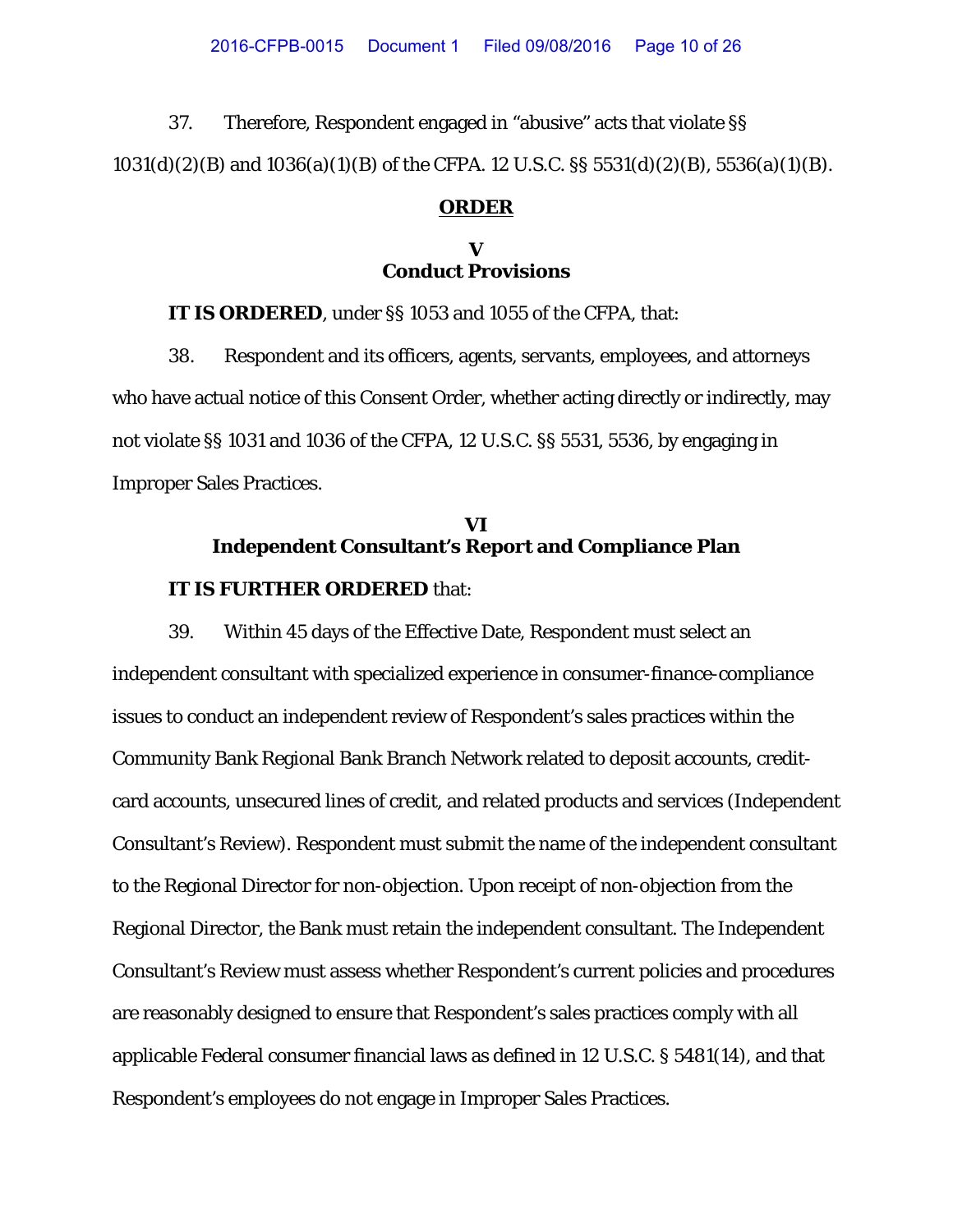40. The Independent Consultant's Review must include but will not be limited to:

a. whether Respondent's employees are required to undergo training reasonably designed to prevent Improper Sales Practices and other sales-integrity violations; whether such training is adequate, complete, and timely updated, provided when employees join Respondent, and repeated at sufficient recurring intervals during their employment to reinforce such training; whether training records are complete, accurate and adequate; and whether employees are informed of an obligation to report all sales-integrity issues internally through an "ethics hotline" or similar mechanism;

b. whether Respondent's monitoring policies and procedures ensure that Respondent monitors employees' sales practices proactively, and that Respondent devotes sufficient personnel and resources to monitor those practices appropriately;

c. whether Respondent has adequate policies and procedures for (i) receiving, retaining, and addressing consumer inquiries or complaints; (ii) receiving, retaining, and addressing employee allegations of Improper Sales Practices or any other allegations of sales-integrity violations; (iii) tracking and addressing indicators of potential Improper Sales Practices or any other sales-integrity violations; and (iv) identifying and remediating consumers for Improper Sales Practices or other salesintegrity violations identified after the Effective Date, as well as for correcting any related systemic issues identified after the Effective Date;

d. whether Respondent's policies and procedures related to sales of deposit accounts, credit cards, unsecured lines of credit, and related products and services are reasonably designed to ensure consumer consent is obtained before any such product is sold or issued to a consumer. The Independent Consultant's Review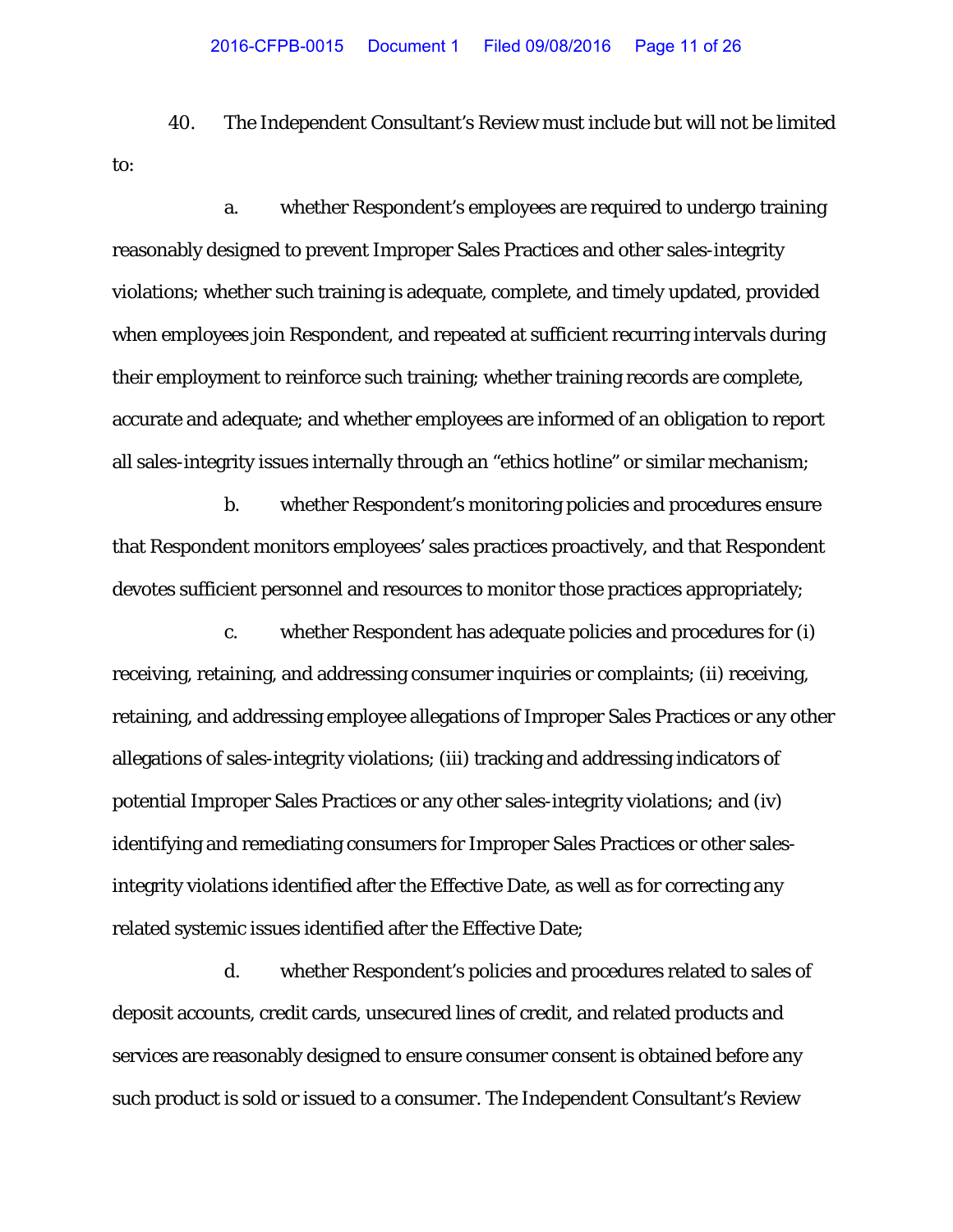must include, but not be limited to, whether Respondent has adequate policies and procedures for capturing and retaining consumer signatures and other evidence of consent for such products and services, for providing a grace period before assessing fees on any deposit account, and for closing accounts in which there is no customerinitiated activity during the grace period without assessing fees; and

e. whether Respondent's performance-management and sales goals for its employees are consistent with the objective of preventing Improper Sales Practices and other sales-integrity violations.

41. Within 180 days of the retention of the independent consultant, the independent consultant must prepare a written report (Independent Consultant's Report) detailing the findings of the review and provide the Independent Consultant's Report to the Board or a committee thereof.

42. Within 90 days of receiving the Independent Consultant's Report, the Board or a committee thereof must:

a. In consultation with the independent consultant, develop a plan (Compliance Plan) to: (i) correct any deficiencies identified, and (ii) implement any recommendations or explain in writing why a particular recommendation is not being implemented; and

b. submit the Independent Consultant's Report and the Compliance Plan to the Regional Director.

43. The Regional Director may, in his or her discretion, make a determination of non-objection to the Compliance Plan or direct Respondent to revise it. If the Regional Director directs Respondent to revise the Compliance Plan, the Board or a committee thereof must make the requested revisions to the Compliance Plan, have the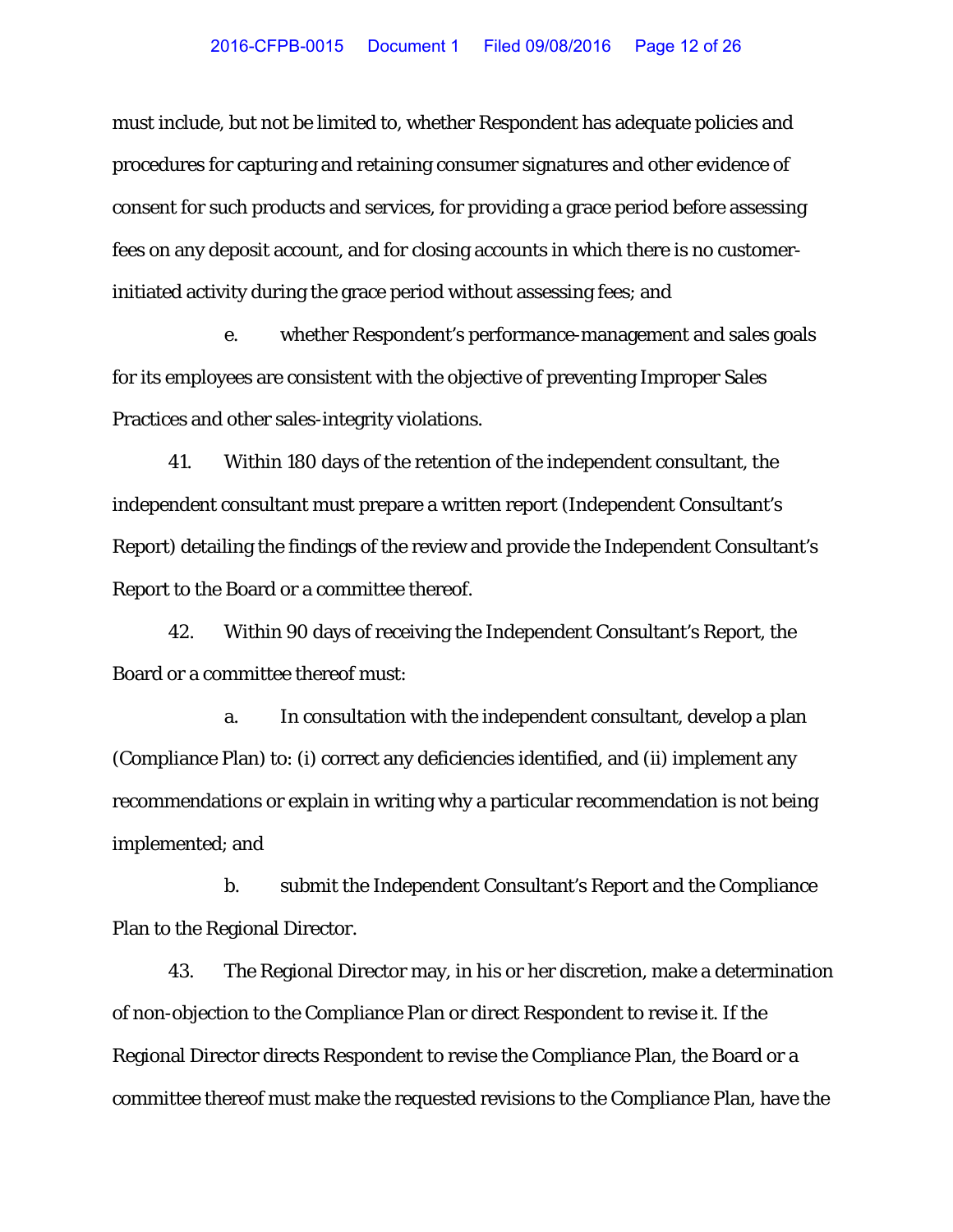independent consultant review the revised Compliance Plan for adequacy, accuracy, effectiveness, and completeness, and resubmit the revised Compliance Plan and the independent consultant's review of the revised Compliance Plan to the Regional Director within 60 days of the date that the Regional Director directs the Company to revise the Compliance Plan. The Regional Director may, in his or her discretion, consult with the Los Angeles City Attorney in arriving at a determination of non-objection to the Compliance Plan or direction to Respondent to revise the Compliance Plan.

44. After receiving notification that the Regional Director has made a determination of non-objection to the Compliance Plan, Respondent must implement and adhere to the steps, recommendations, deadlines, and timeframes outlined in the Compliance Plan and have the independent consultant review and assess compliance with the Compliance Plan and validate that the Compliance Plan has been properly executed; the results of such review should be submitted to the Regional Director within 30 days after completion.

## **VII Role of the Board**

## **IT IS FURTHER ORDERED** that:

45. The Board or a committee thereof must review all submissions (including plans, reports, programs, policies, and procedures) required by this Consent Order before submission to the Bureau.

46. Although this Consent Order requires Respondent to submit certain documents for the review or non-objection by the Regional Director, the Board will have the ultimate responsibility for proper and sound management of Respondent and for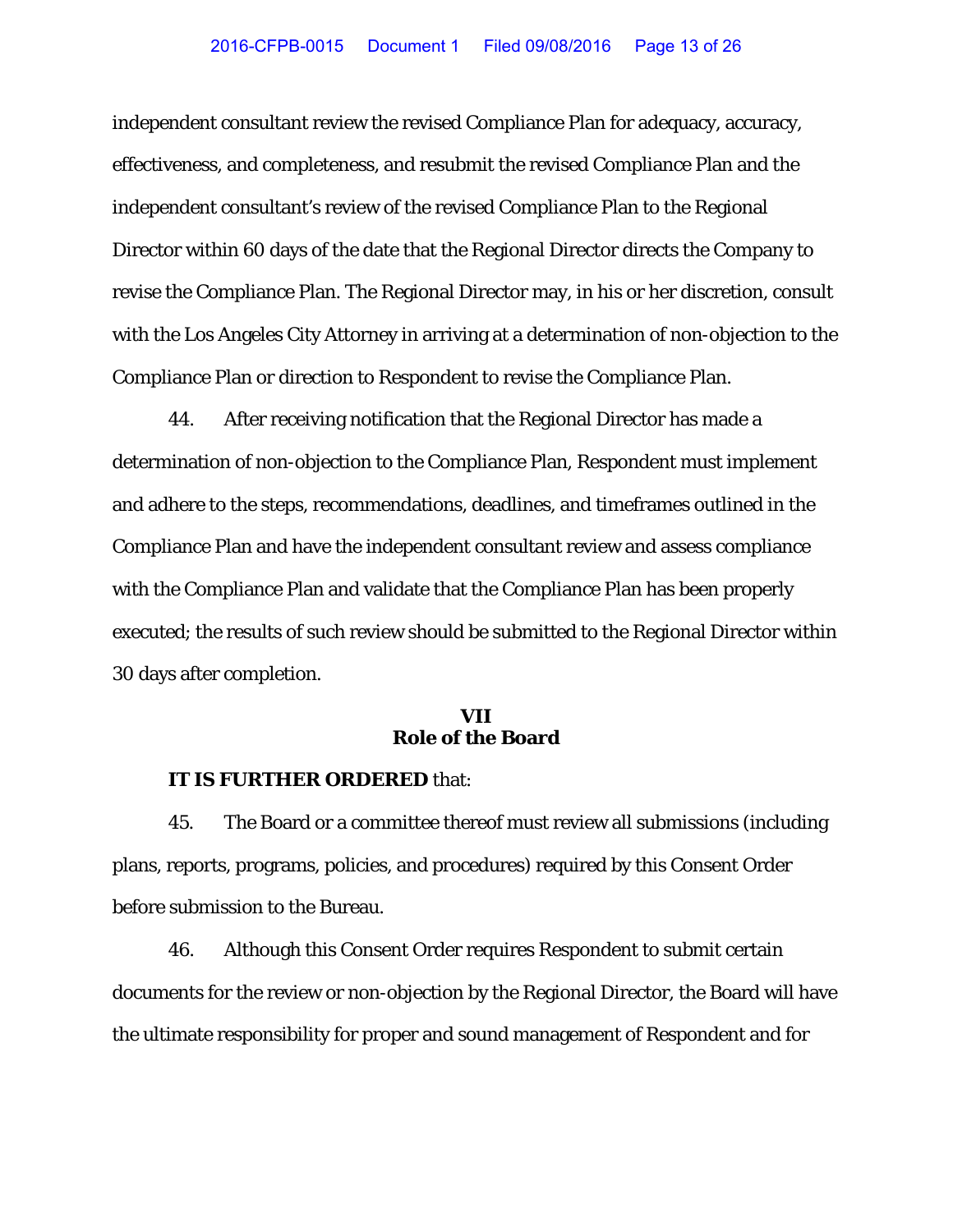ensuring that Respondent complies with Federal consumer financial law and this Consent Order.

47. In each instance that this Consent Order requires the Board or a committee thereof to ensure adherence to, or perform certain obligations of Respondent, the Board or a committee thereof must:

a. authorize whatever actions are necessary for Respondent to fully comply with the Consent Order;

b. require timely reporting by management to the Board or a committee thereof on the status of compliance obligations; and

c. require timely and appropriate corrective action to remedy any material non-compliance with any failures to comply with directives from the Board or a committee thereof related to this Section.

# **VIII Order to Pay Redress**

# **IT IS FURTHER ORDERED** that:

48. Respondent has retained the services of an independent third-party consulting firm (which is not the independent consultant referred to in Section VI) to identify consumers who have incurred fees or other charges as a result of Improper Sales Practices.

49. Within 10 days of the Effective Date, Respondent must reserve or deposit into a segregated deposit account an amount not less than \$5 million, for the purpose of providing redress to Affected Consumers as required by this Section.

50. Within 90 days of the Effective Date, Respondent must submit to the Regional Director for review and non-objection the comprehensive written plan for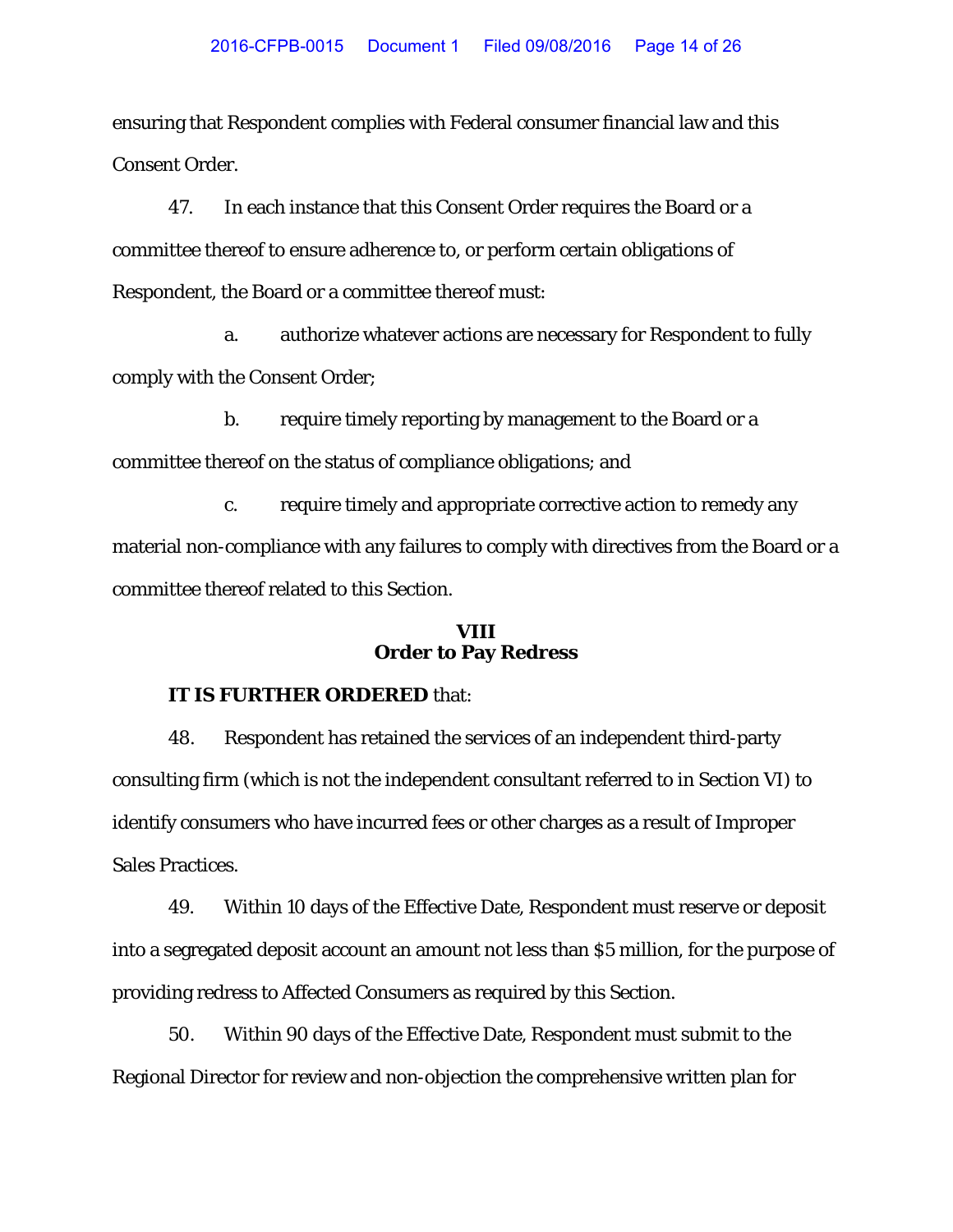providing redress consistent with this Consent Order (Redress Plan). The Regional Director may, in his or her discretion, make a determination of non-objection to the Redress Plan or direct Respondent to revise it. If the Regional Director directs Respondent to revise the Redress Plan, Respondent must make the revisions and resubmit the Redress Plan to the Regional Director within 45 days. After receiving notification that the Regional Director has made a determination of non-objection to the Redress Plan, Respondent must implement and adhere to the steps, recommendations, deadlines, and timeframes outlined in the Redress Plan.

51. The Redress Plan must:

a. identify all Affected Consumers, except insofar as it is impracticable to do so, as well as the types and amounts of any fees or charges incurred by Affected Consumers as a result of the Improper Sales Practices, and state the means by which Affected Consumers have been identified and by which the fees or charges they incurred have been calculated;

b. describe procedures by which Respondent will notify Affected Consumers who were subject to any of the Improper Sales Practices described in paragraph 3.f of this Order, including the form of the notification such consumers will receive;

c. describe the process for providing redress to Affected Consumers and identify the dollar amount of redress for each category of Affected Consumers;

d. detail how Respondent will locate Affected Consumers for payment of redress, and the steps Respondent will take with respect to consumers whose redress payments are returned as undeliverable or not cashed within a prescribed time period;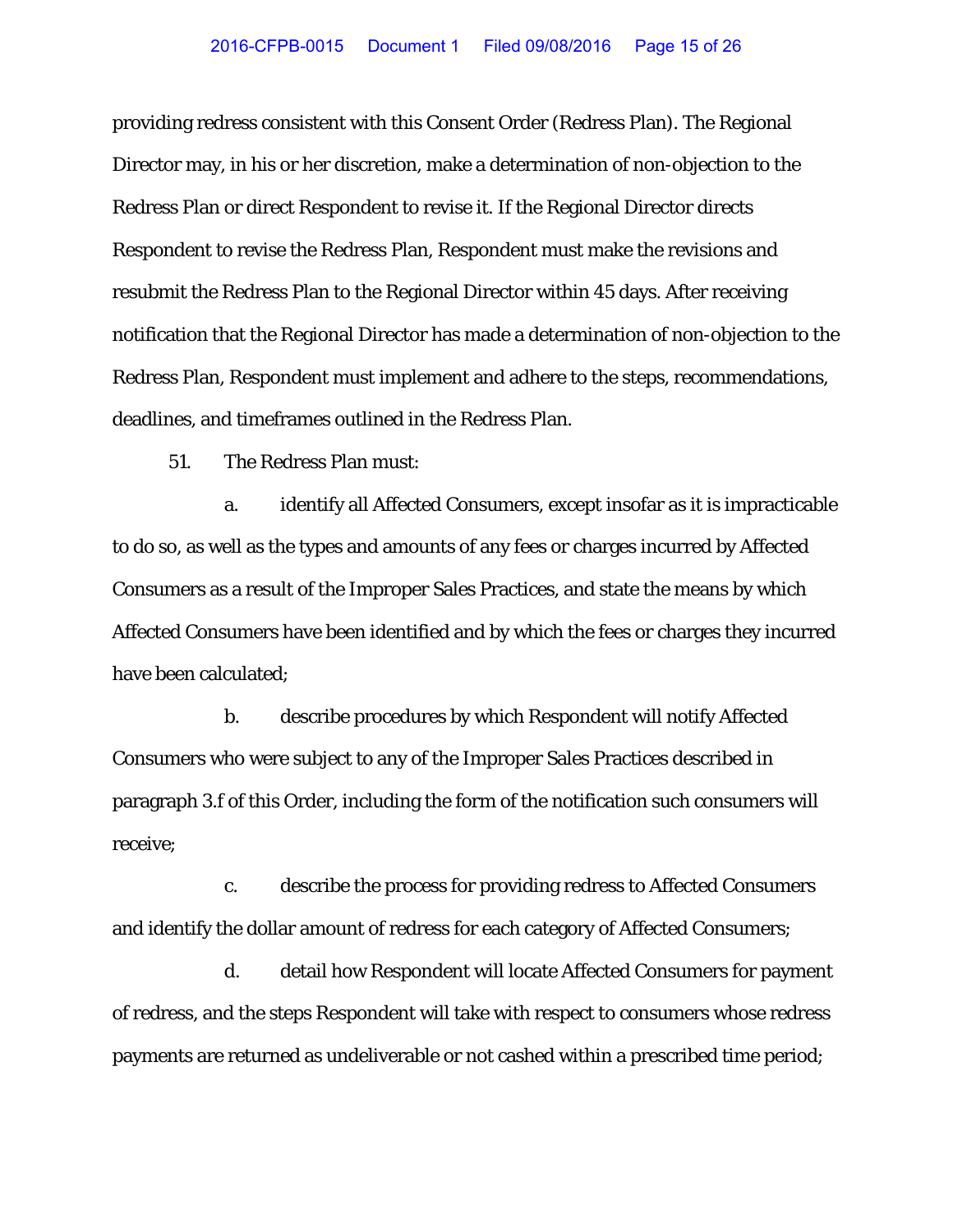e. state the manner in which redress will be provided to each such Affected Consumer, and the form of redress; and

f. provide the form of the letter or notice that will be sent to such Affected Consumers notifying them of the redress.

52. Within 120 days after completing the Redress Plan, Respondent's Internal Audit department must review and assess compliance with the terms of the Redress Plan (Redress Plan Review) and validate that the Redress Plan has been properly executed.

53. Within 30 days after completion of the Redress Plan Review, Respondent must prepare and submit to the Regional Director a report summarizing the results of the Redress Plan Review.

54. After completing the Redress Plan, if the amount of redress provided to Affected Consumers is less than \$5 million, Respondent may recoup any remaining funds up to the amount Respondent paid to Affected Consumers before the submission of the Redress Plan as redress for fees or charges those Affected Consumers incurred as a result of the Improper Sales Practices. Respondent must, within 30 days of the completion of the Redress Plan, pay to the Bureau, by wire transfer to the Bureau or to the Bureau's agent and according to the Bureau's wiring instructions, any remaining funds not recouped by Respondent under this paragraph.

55. The Bureau may use these remaining funds to pay additional redress to Affected Consumers. Upon receiving a written request from Respondent, the Bureau may provide Respondent with information concerning additional redress. If the Bureau determines, in its sole discretion, that additional redress is wholly or partially impracticable or otherwise inappropriate, or if funds remain after the additional redress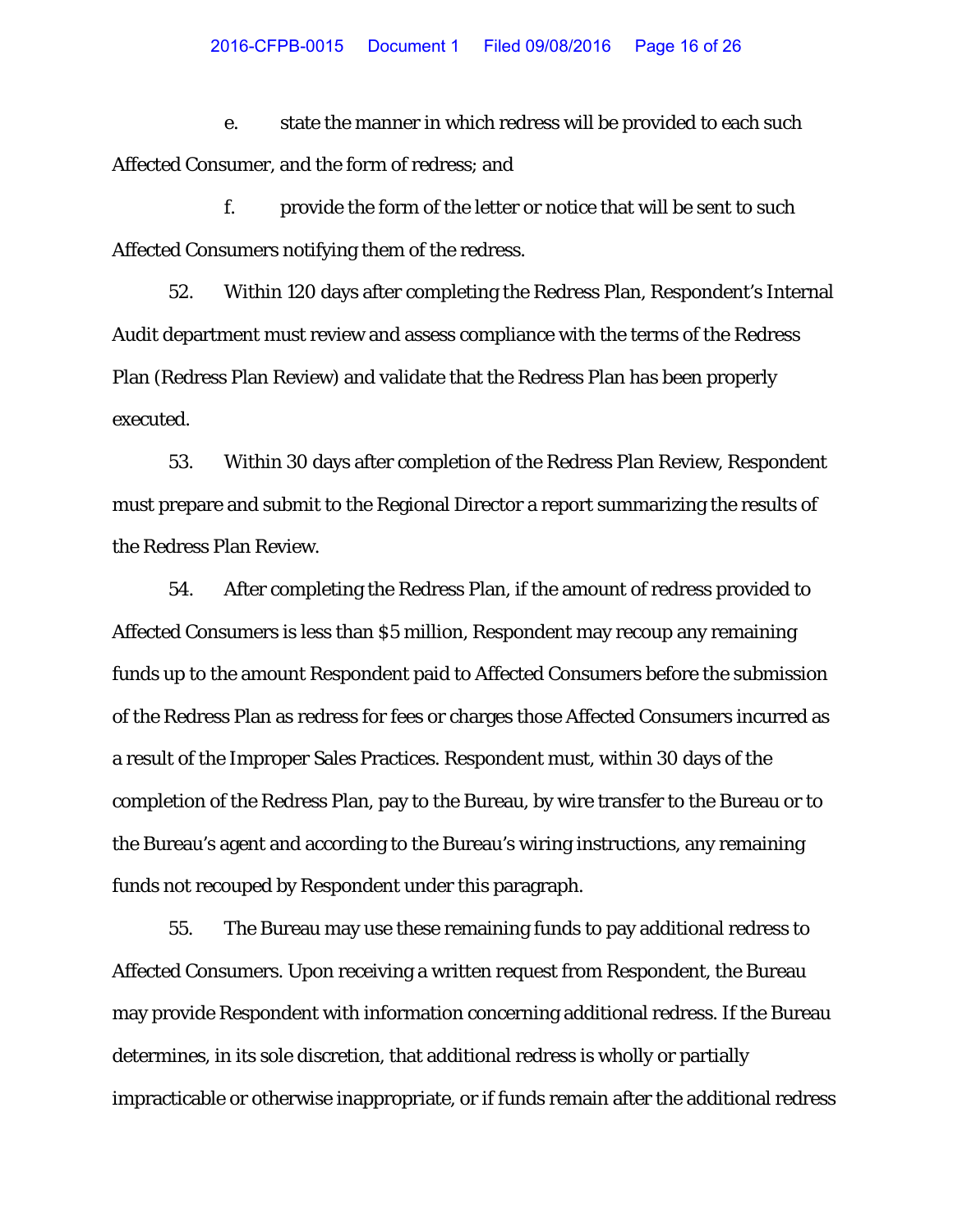is completed, the Bureau will deposit any remaining funds in the U.S. Treasury as disgorgement. Respondent will have no right to challenge any actions that the Bureau or its representatives may take under this Section.

56. Respondent may not condition the payment of any redress to any Affected Consumer under this Order on that Affected Consumer waiving any right.

# **IX Order to Pay Civil Money Penalties**

#### **IT IS FURTHER ORDERED** that:

57. Under § 1055(c) of the CFPA, 12 U.S.C. § 5565(c), by reason of the violations of law described in Section IV of this Consent Order, and taking into account the factors in 12 U.S.C.  $\S 5565(c)(3)$ , Respondent must pay a civil money penalty of  $\S 100$ million to the Bureau.

58. Within 10 days of the Effective Date, Respondent must pay the civil money penalty by wire transfer to the Bureau or to the Bureau's agent in compliance with the Bureau's wiring instructions.

59. The civil money penalty paid under this Consent Order will be deposited in the Civil Penalty Fund of the Bureau as required by § 1017(d) of the CFPA, 12 U.S.C. § 5497(d).

60. Respondent must treat the civil money penalty paid under this Consent Order as a penalty paid to the government for all purposes. Regardless of how the Bureau ultimately uses those funds, Respondent may not:

a. claim, assert, or apply for a tax deduction, tax credit, or any other tax benefit for any civil money penalty paid under this Consent Order; or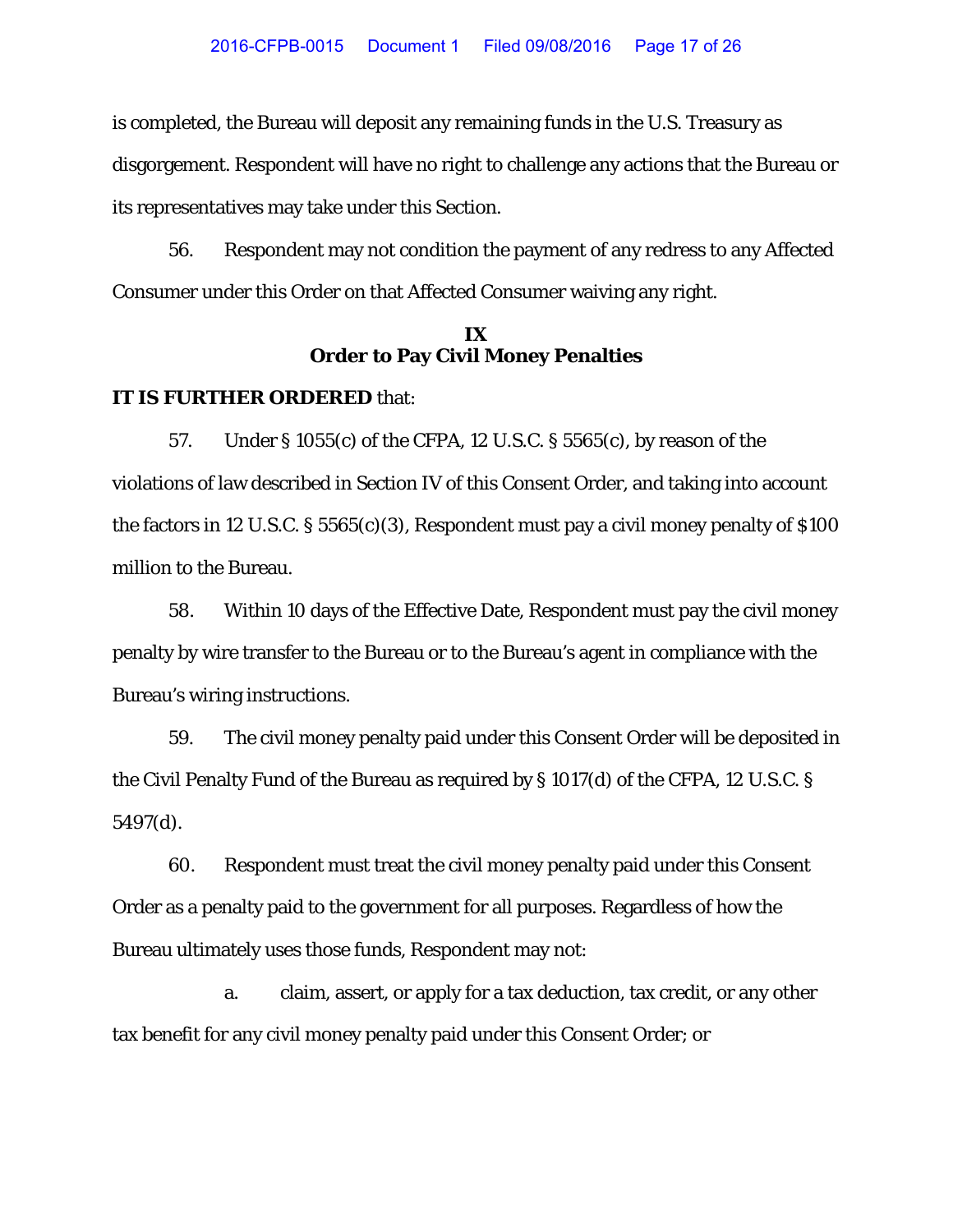b. seek or accept, directly or indirectly, reimbursement or indemnification from any source, including but not limited to payment made under any insurance policy, with regard to any civil money penalty paid under this Consent Order.

61. To preserve the deterrent effect of any civil money penalty in the California Enforcement Action or any Related Consumer Action, Respondent may not argue that Respondent is entitled to, nor may Respondent benefit by, any offset or reduction of any compensatory monetary remedies imposed in the California Enforcement Action or any Related Consumer Action because of the civil money penalty paid in this action (Penalty Offset). If the court in the California Enforcement Action or any Related Consumer Action grants such a Penalty Offset, Respondent must, within 30 days after entry of a final order granting the Penalty Offset, notify the Bureau, and pay the amount of the Penalty Offset to the U.S. Treasury. Such a payment will not be considered an additional civil money penalty and will not change the amount of the civil money penalty imposed in this action.

# **X Additional Monetary Provisions**

## **IT IS FURTHER ORDERED** that**:**

62. In the event of any default on Respondent's obligations to make payment under this Consent Order, interest, computed under 28 U.S.C. § 1961, as amended, will accrue on any outstanding amounts not paid from the date of default to the date of payment, and will immediately become due and payable.

63. Respondent must relinquish all dominion, control, and title to the funds paid to the fullest extent permitted by law and no part of the funds may be returned to Respondent.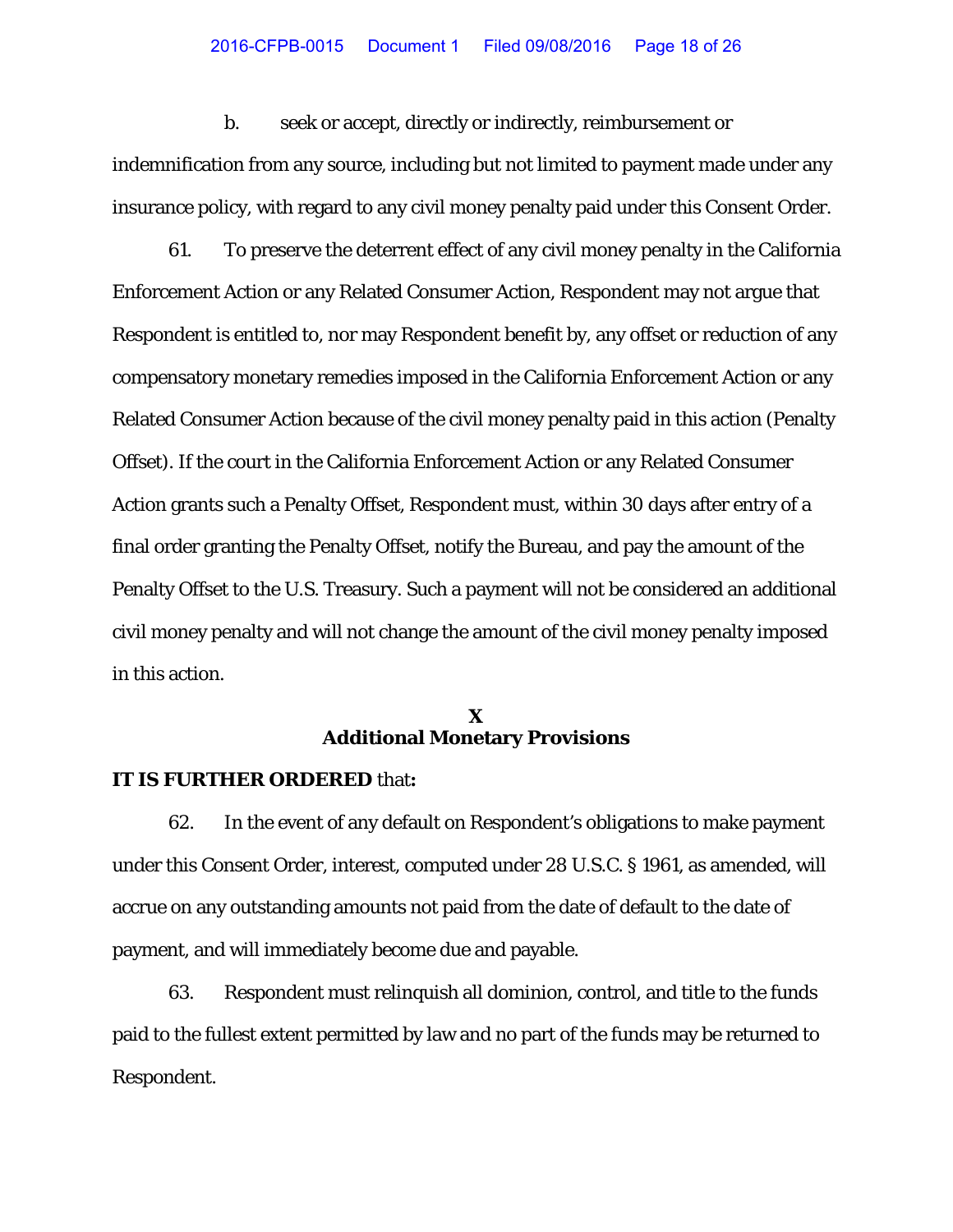64. Under 31 U.S.C. § 7701, Respondent, unless it already has done so, must furnish to the Bureau its taxpayer identifying numbers, which may be used for purposes of collecting and reporting on any delinquent amount arising out of this Consent Order.

65. Within 30 days of the entry of a final judgment, consent order, or settlement in the California Enforcement Action or any Related Consumer Action, Respondent must notify the Regional Director of the final judgment, consent order, or settlement in writing. That notification must indicate the amount of redress, if any, that Respondent paid or is required to pay to consumers and describe the consumers or classes of consumers to whom that redress has been or will be paid.

# **XI Reporting Requirements**

# **IT IS FURTHER ORDERED** that:

66. Respondent must notify the Bureau of any development that may affect compliance obligations arising under this Consent Order, including but not limited to a dissolution, assignment, sale, merger, or other action that would result in the emergence of a successor company; the creation or dissolution of a subsidiary, parent, or affiliate that engages in any acts or practices subject to this Consent Order; the filing of any bankruptcy or insolvency proceeding by or against Respondent; or a change in Respondent's name or address. Respondent must provide this notice, if practicable, at least 30 days before the development, but in any case no later than 14 days after the development.

67. Within 7 days of the Effective Date, Respondent must designate at least one telephone number and email, physical, and postal address as points of contact, which the Bureau may use to communicate with Respondent.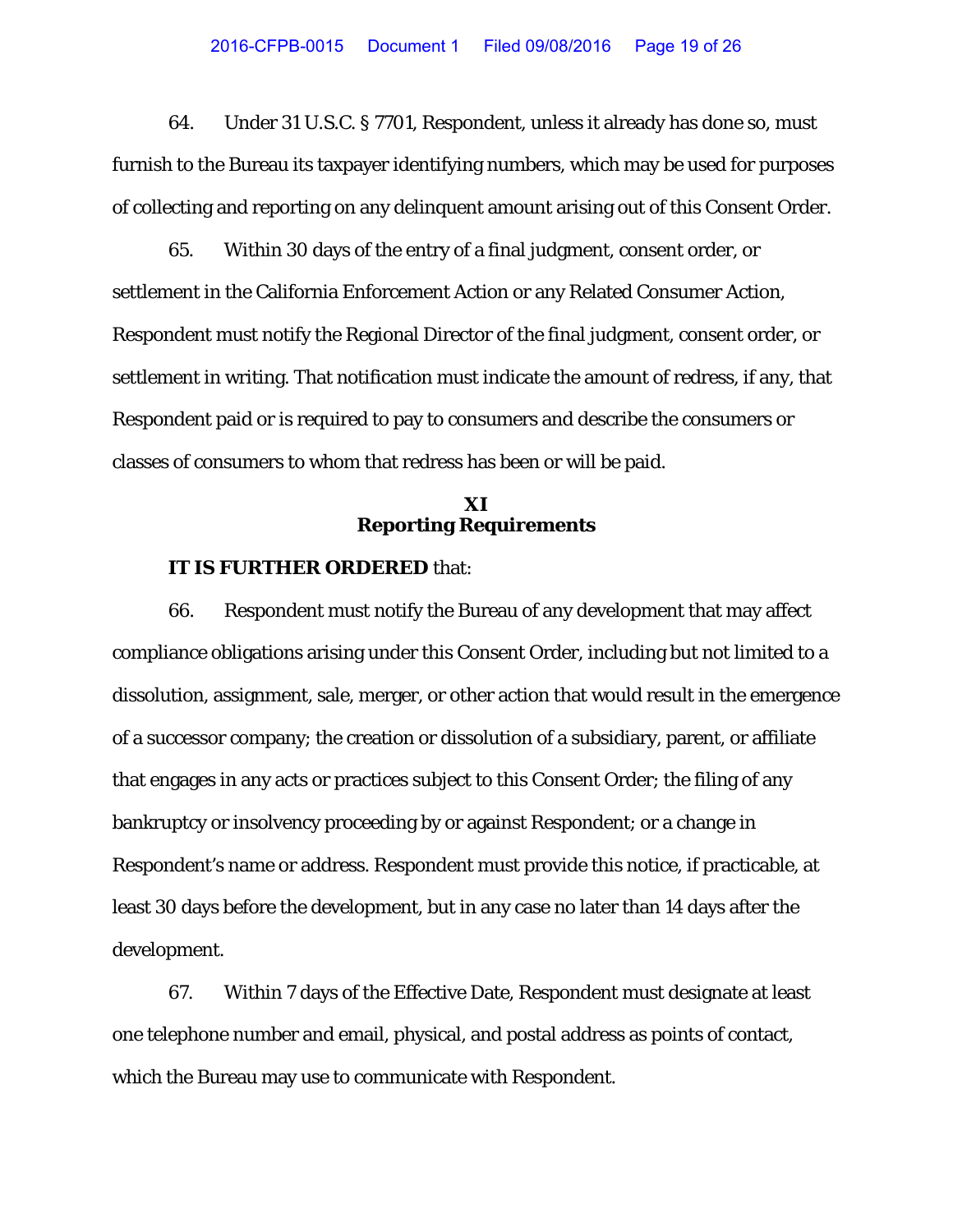#### 2016-CFPB-0015 Document 1 Filed 09/08/2016 Page 20 of 26

68. Respondent must report any change in the information required to be submitted under Paragraph 67 at least 30 days before the change or as soon as practicable after the learning about the change, whichever is sooner.

69. Within 90 days of the Effective Date, and again at least semi-annually until the actions under this Consent Order have been completed, Respondent must submit to the Regional Director an accurate written compliance progress report (Compliance Report) that has been approved by the Board or a committee thereof, which, at a minimum:

a. describes in detail the manner and form in which Respondent has complied with this Order;

b. separately lists each corrective action required by this Consent Order, the Compliance Plan, and the Redress Plan;

c. Describes the current status of each corrective action taken and the required, actual, and anticipated completion date for each corrective action; and

d. attaches a copy of each Order Acknowledgment obtained under Section XII, unless previously submitted to the Bureau.

# **XII Order Distribution and Acknowledgment**

# **IT IS FURTHER ORDERED** that,

70. Within 30 days of the Effective Date, Respondent must deliver a copy of this Consent Order to each of its board members and executive officers, as well as to any managers, employees, or other agents and representatives who have responsibilities related to the subject matter of the Consent Order.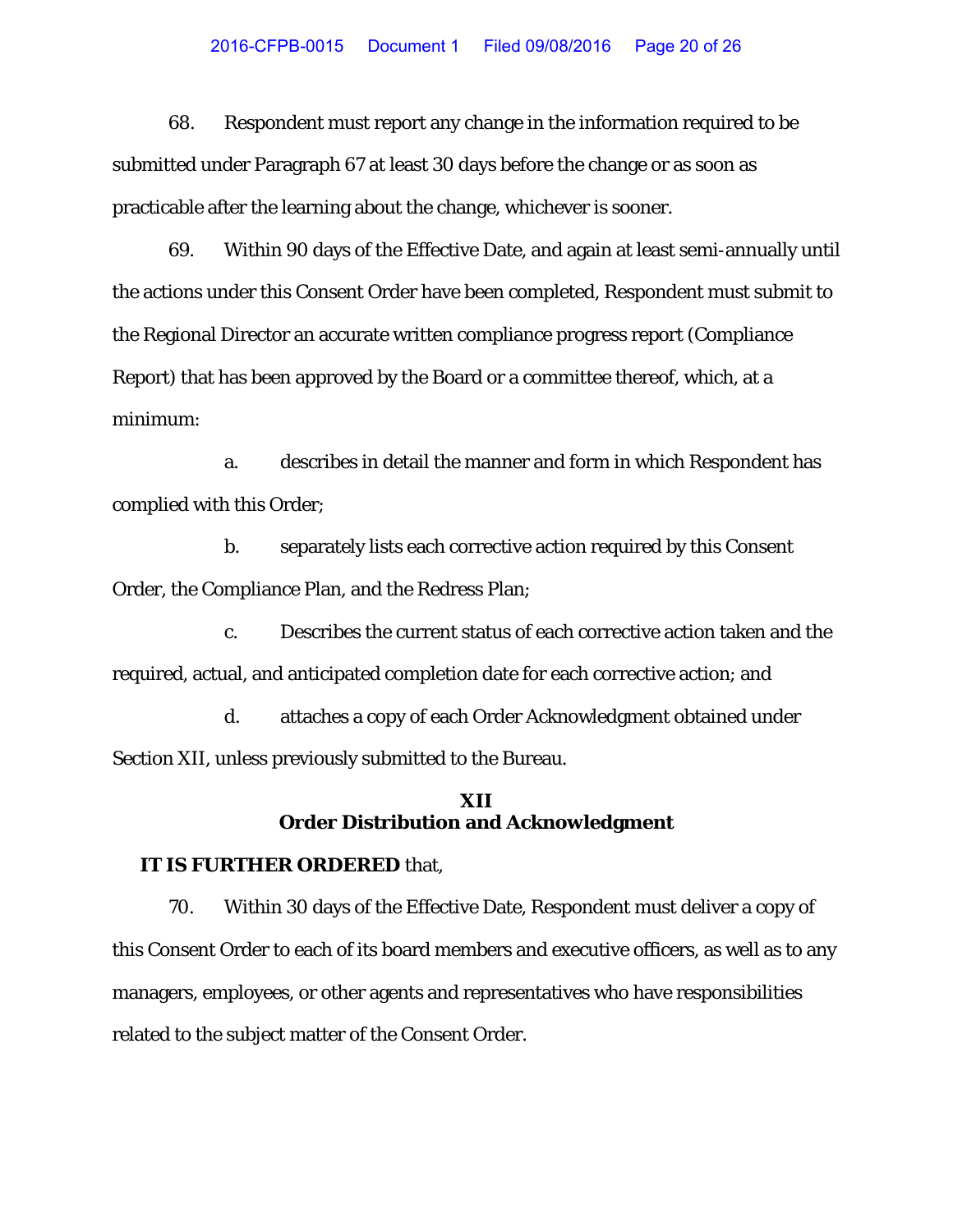71. For 5 years from the Effective Date, Respondent must deliver a copy of this Consent Order to any business entity resulting from any change in structure referred to in Section XI, any future board members and executive officers, as well as to any managers, employees, or other agents and representatives who will have responsibilities related to the subject matter of this Consent Order before they assume their responsibilities.

72. Respondent must secure a signed and dated statement acknowledging receipt of a copy of this Consent Order, ensuring that any electronic signatures comply with the requirements of the E-Sign Act, 15 U.S.C. § 7001 et seq., within 30 days of delivery, from all persons receiving a copy of this Consent Order under this Section.

# **XIII Recordkeeping**

#### **IT IS FURTHER ORDERED** that

73. Respondent must create or, if already created, retain for at least 5 years from the Effective Date the following business records:

a. all documents and records necessary to demonstrate full compliance with each provision of this Consent Order, including all submissions to the Bureau.

b. all documents and records pertaining to the Redress Plan, described in Section VIII above.

74. Respondent must retain the documents identified in Paragraph 73 for the duration of the Consent Order.

75. Respondent must make the documents identified in Paragraph 73 available to the Bureau upon the Bureau's request.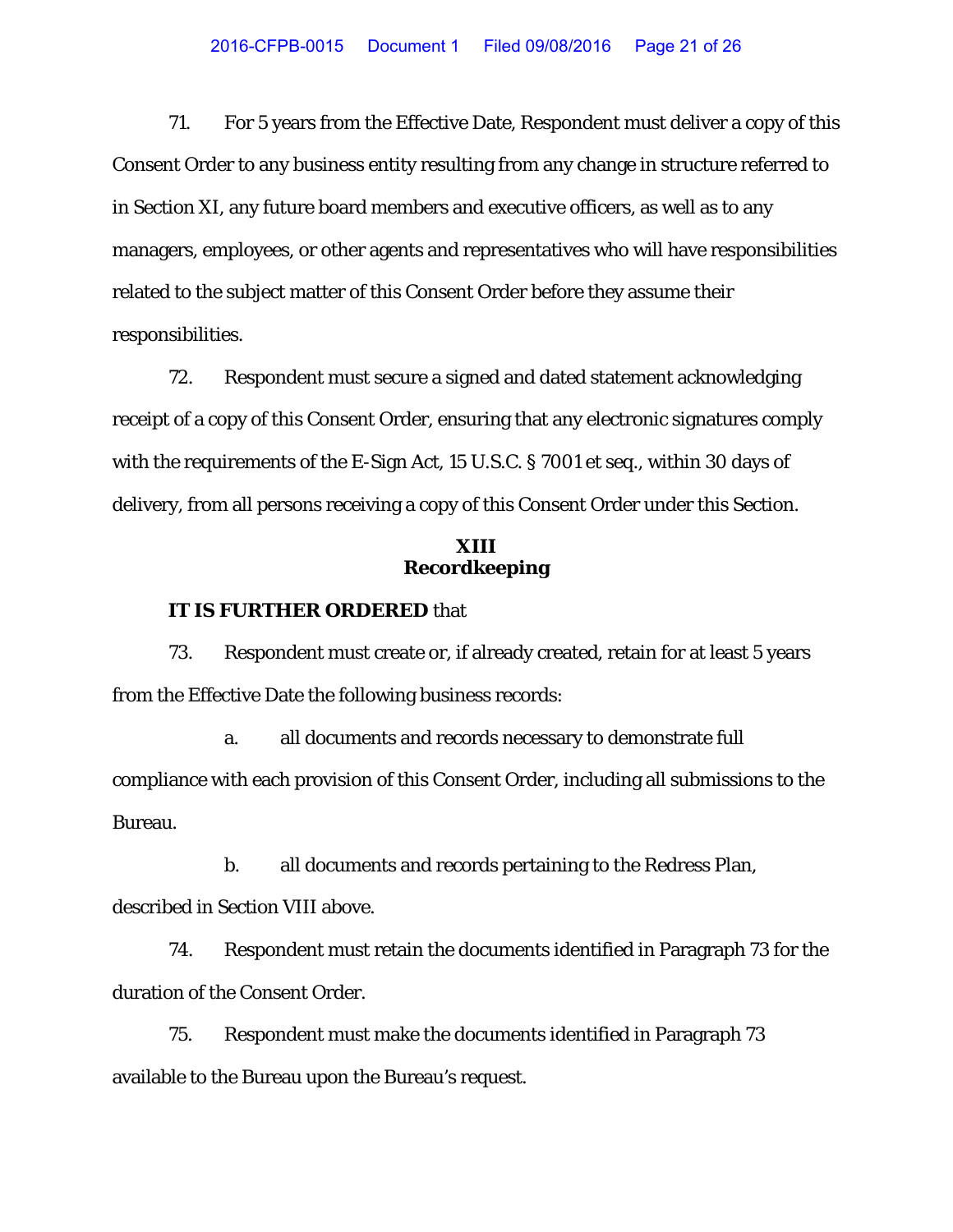# **XIV Notices**

# **IT IS FURTHER ORDERED** that:

76. Unless otherwise directed in writing by the Bureau, Respondent must provide all submissions, requests, communications, or other documents relating to this Consent Order in writing, with the subject line, "In re Wells Fargo Bank, N.A., File No. 2016-CFPB-0015," and send them as follows:

- a. via email to WestRegion@cfpb.gov; and
- b. via overnight courier (not the U.S. Postal Service) as follows:

Regional Director, CFPB West Region, 301 Howard Street, 12th Floor, San Francisco, CA 94105.

# **XV Cooperation with the Bureau**

# **IT IS FURTHER ORDERED** that:

77. Respondent must cooperate fully to help the Bureau determine the identity and location of, and the amount of injury sustained by, each Affected Consumer. Respondent must provide such information in its or its agents' possession or control within 14 days of receiving a written request from the Bureau.

78. Respondent must cooperate fully with the Bureau in this matter and in any investigation related to or associated with the conduct described in Section IV. Respondent must provide truthful and complete information, evidence, and testimony and Respondent must cause Respondent's officers, employees, representatives, or agents to appear for interviews, discovery, hearings, trials, and any other proceedings that the Bureau may reasonably request upon 5 days written notice, or other reasonable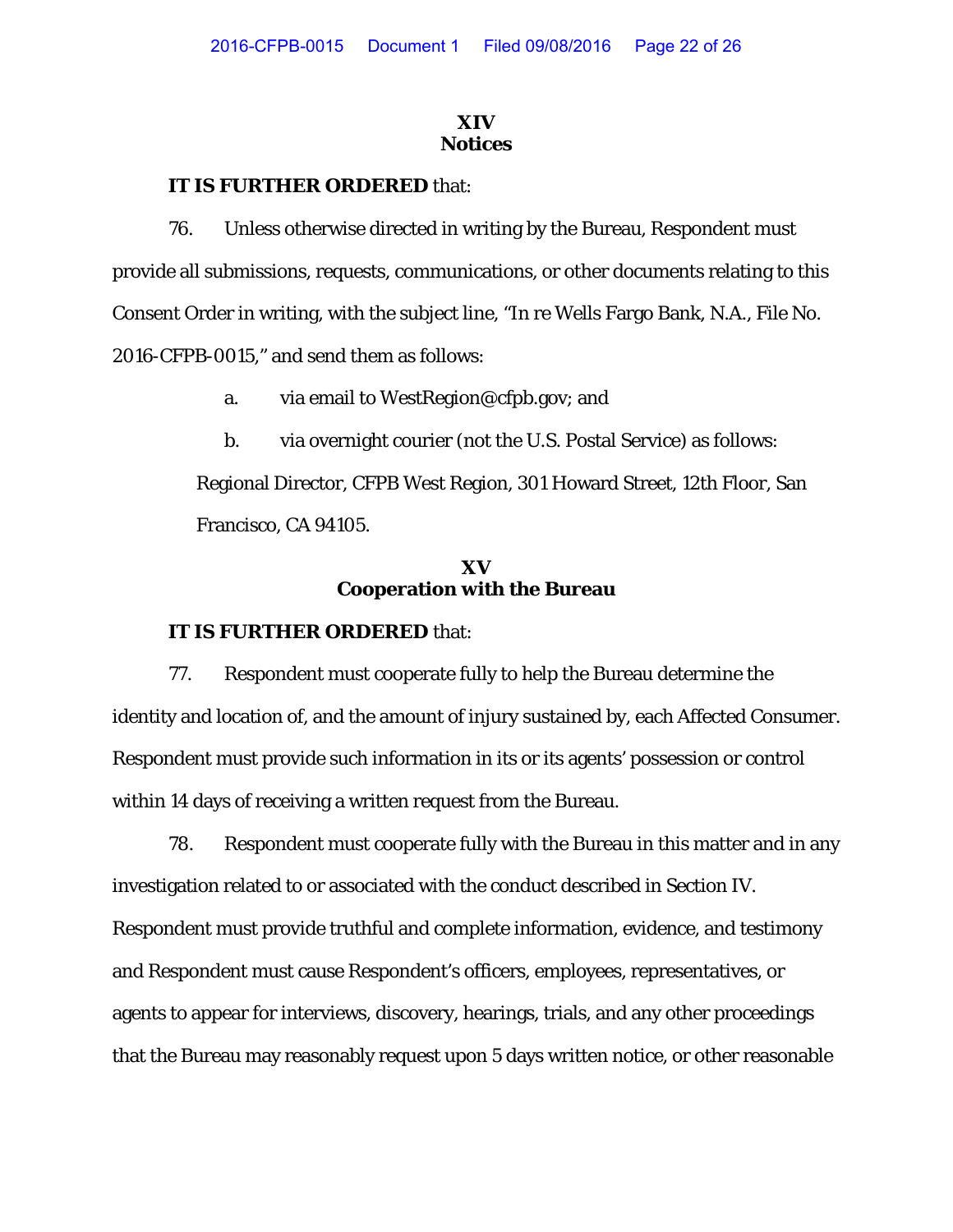notice, at such places and times as the Bureau may designate, without the service of compulsory process.

# **XVI Compliance Monitoring**

**IT IS FURTHER ORDERED** that, to monitor Respondent's compliance with this Consent Order:

79. Within 30 days of receipt of a written request from the Bureau, Respondent must submit additional Compliance Reports or other requested information, which must be made under penalty of perjury; provide sworn testimony; or produce documents.

80. Respondent must permit Bureau representatives to interview any employee or other person affiliated with Respondent who has agreed to such an interview. The person interviewed may have counsel present.

81. Nothing in this Consent Order will limit the Bureau's lawful use of civil investigative demands under 12 C.F.R. § 1080.6 or other compulsory process.

# **XVII Modifications to Non-Material Requirements**

# **IT IS FURTHER ORDERED** that:

82. Respondent may seek a modification to non-material requirements of this Consent Order (e.g., reasonable extensions of time and changes to reporting requirements) by submitting a written request to the Regional Director.

83. The Regional Director may, in his or her discretion, modify any nonmaterial requirements of this Consent Order (e.g., reasonable extensions of time and changes to reporting requirements) if he or she determines that good cause justifies the modification. Any such modification by the Regional Director must be in writing.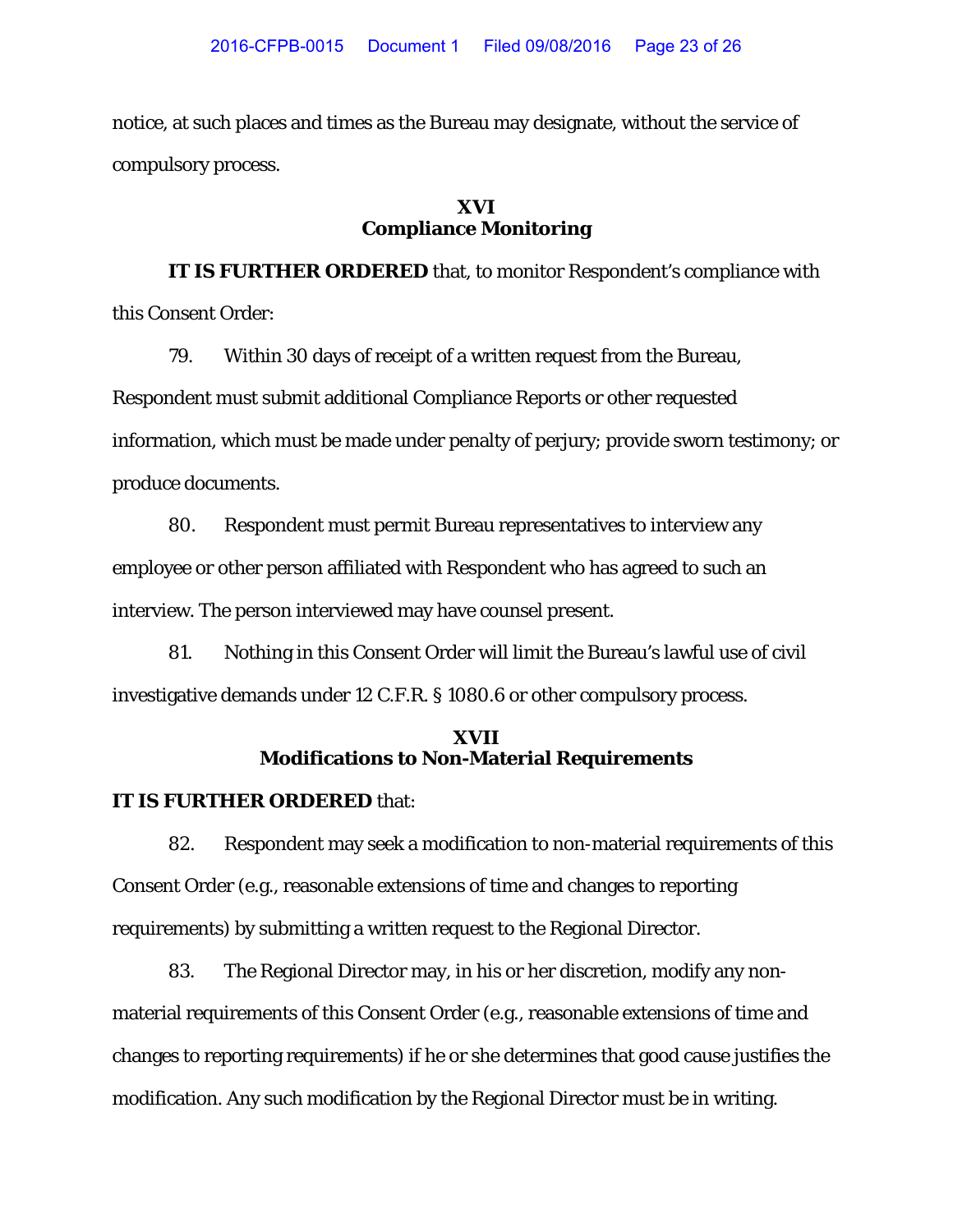## **XVIII Administrative Provisions**

84. The provisions of this Consent Order do not bar, estop, or otherwise prevent the Bureau, or any other governmental agency, from taking any other action against Respondent, except as described in Paragraph 85.

85. The Bureau releases and discharges Respondent from all potential liability for law violations that the Bureau has or might have asserted based on the practices described in Section IV of this Consent Order, to the extent such practices occurred before the Effective Date and the Bureau knows about them as of the Effective Date. The Bureau may use the practices described in this Consent Order in future enforcement actions against Respondent and its affiliates, including, without limitation, to establish a pattern or practice of violations or the continuation of a pattern or practice of violations or to calculate the amount of any penalty. This release does not preclude or affect any right of the Bureau to determine and ensure compliance with the Consent Order, or to seek penalties for any violations of the Consent Order.

86. This Consent Order is intended to be, and will be construed as, a final Consent Order issued under § 1053 of the CFPA, 12 U.S.C. § 5563, and expressly does not form, and may not be construed to form, a contract binding the Bureau or the United States.

87. This Consent Order will terminate 5 years from the Effective Date or 5 years from the most recent date that the Bureau initiates an action alleging any violation of the Consent Order by Respondent. If such action is dismissed or the relevant adjudicative body rules that Respondent did not violate any provision of the Consent Order, and the dismissal or ruling is either not appealed or upheld on appeal, then the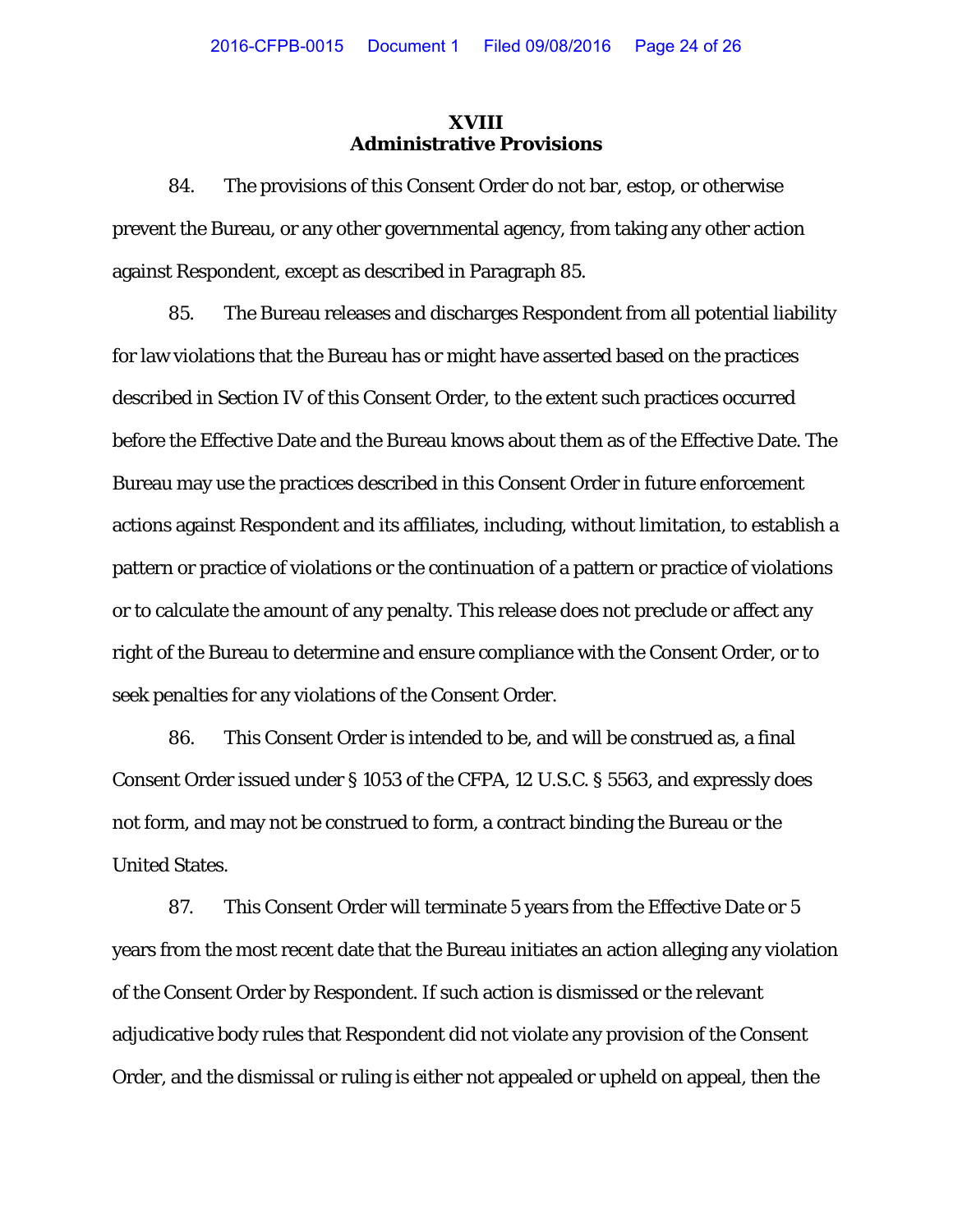Consent Order will terminate as though the action had never been filed. The Consent Order will remain effective and enforceable until such time, except to the extent that any provisions of this Consent Order have been amended, suspended, waived, or terminated in writing by the Bureau or its designated agent.

88. Calculation of time limitations will run from the Effective Date and be based on calendar days, unless otherwise noted.

89. Should Respondent seek to transfer or assign all or part of its operations that are subject to this Consent Order, Respondent must, as a condition of sale, obtain the written agreement of the transferee or assignee to comply with all applicable provisions of this Consent Order.

90. The provisions of this Consent Order will be enforceable by the Bureau. For any violation of this Consent Order, the Bureau may seek to impose the maximum amount of civil money penalties allowed under § 1055(c) of the CFPA, 12 U.S.C. § 5565(c). In connection with any attempt by the Bureau to enforce this Consent Order in federal district court, the Bureau may serve Respondent wherever Respondent may be found and Respondent may not contest that court's personal jurisdiction over Respondent.

91. This Consent Order and the accompanying Stipulation contain the complete agreement between the parties. The parties have made no promises, representations, or warranties other than what is contained in this Consent Order and the accompanying Stipulation. This Consent Order and the accompanying Stipulation supersede any prior oral or written communications, discussions, or understandings.